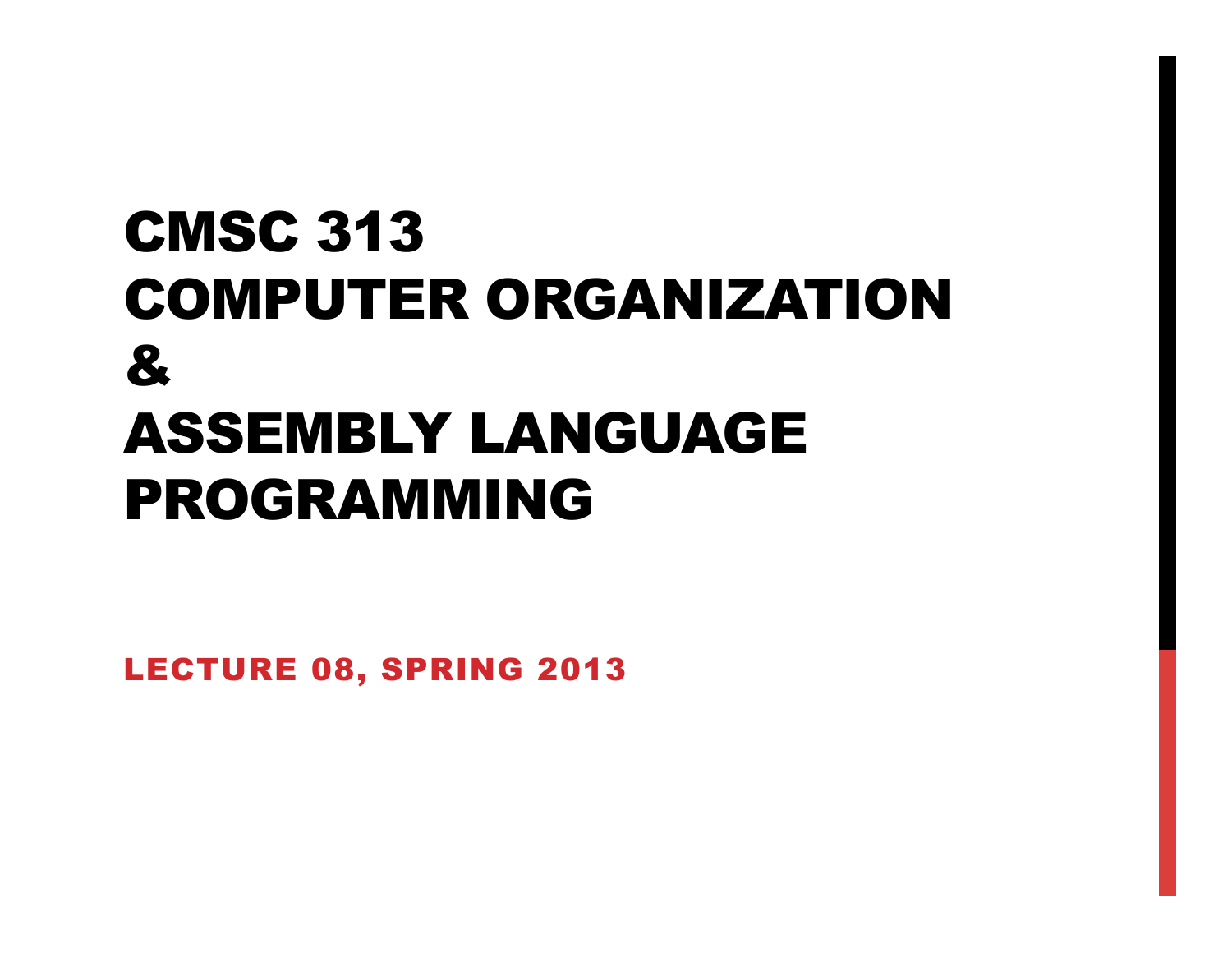# TOPICS TODAY

- **Stack Instructions: PUSH, POP**
- **Subroutines (a.k.a. Functions)**
- **Recursive Subroutines**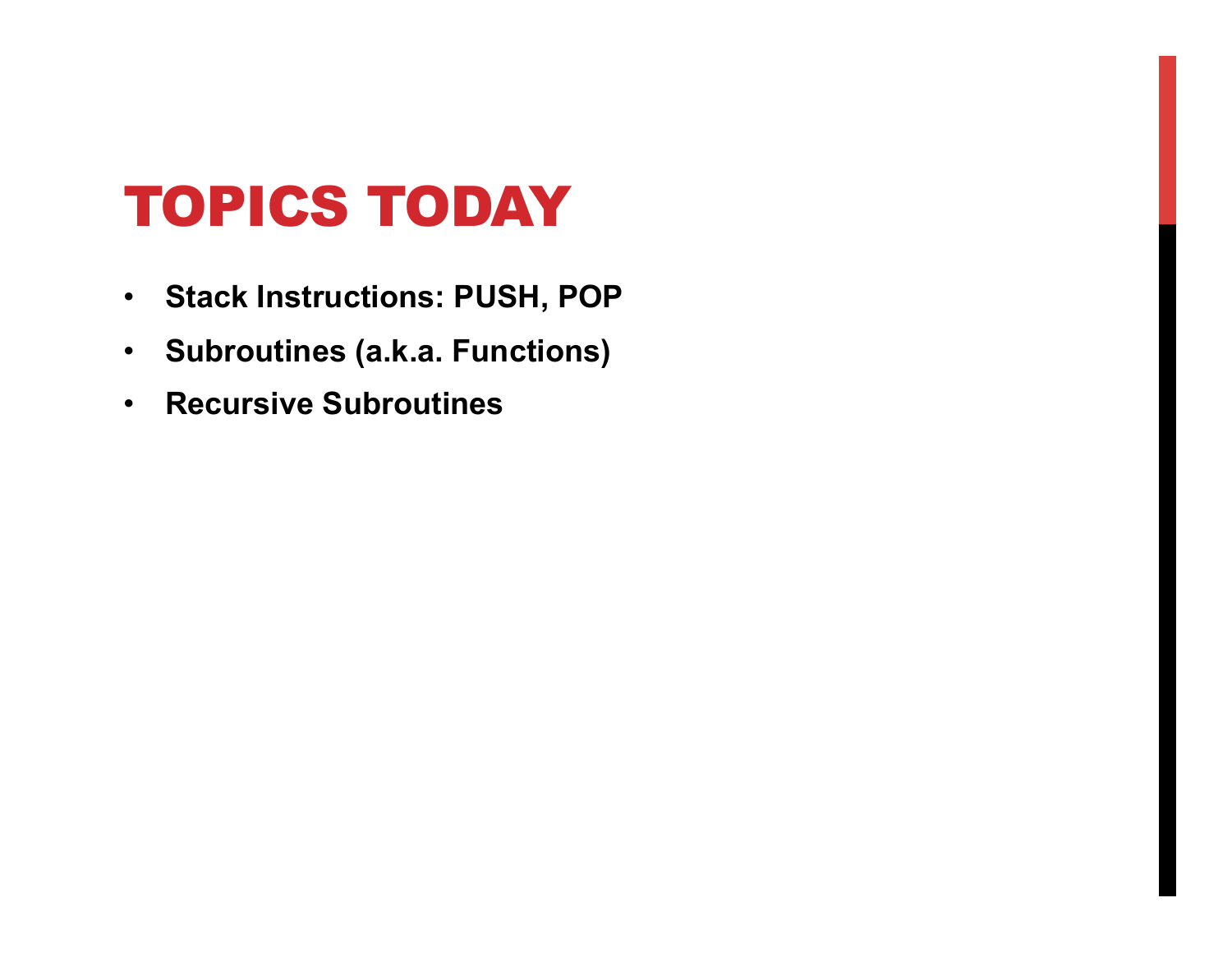# STACK INSTRUCTIONS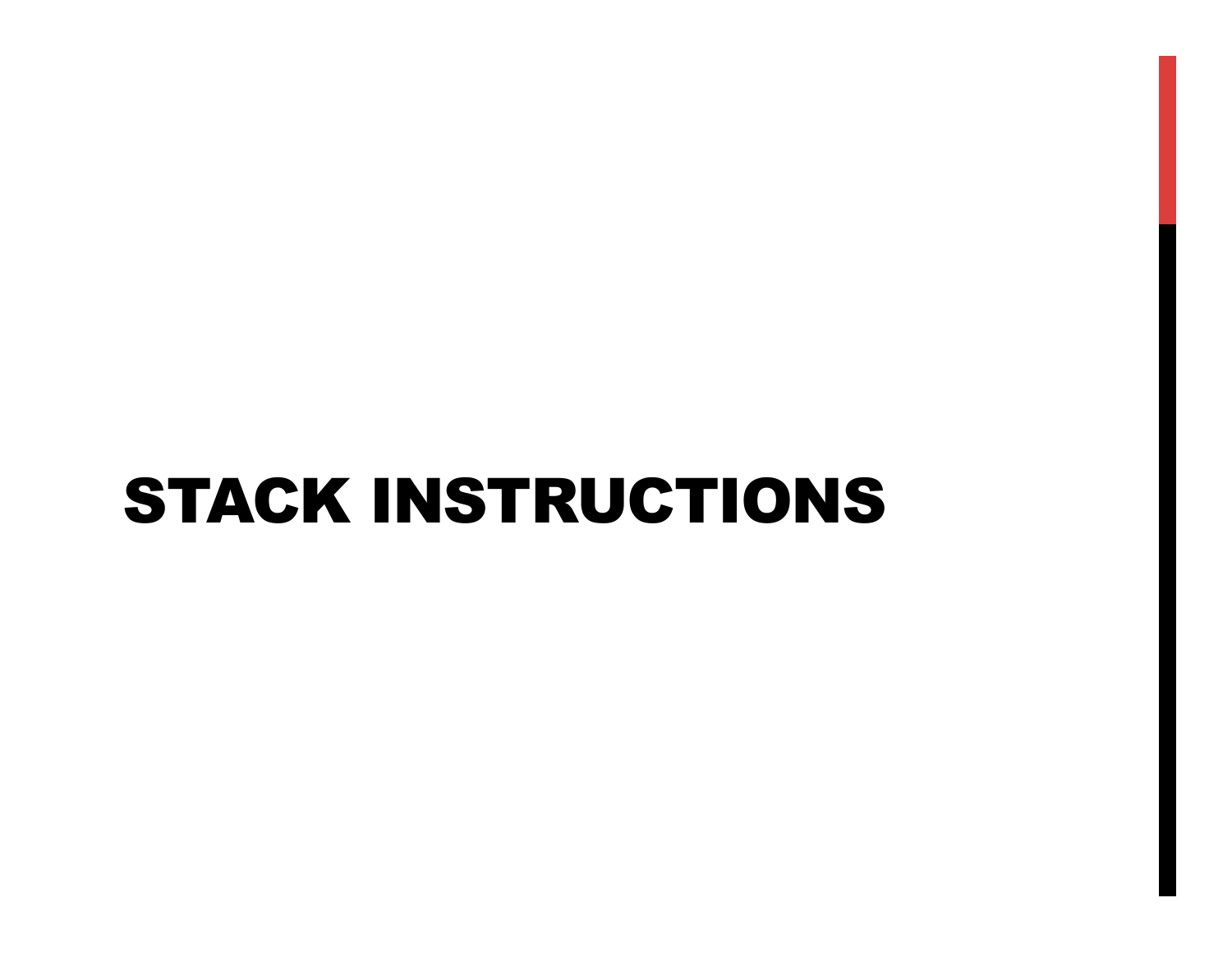# **Stack Instructions**

## **• PUSH op**

**the stack pointer ESP is decremented by the size of the operand**

**the operand is copied to [ESP]**

# **• POP op**

**the reverse of PUSH**

**[ESP] is copied to the destination operand**

**ESP is incremented by the size of the operand**

## **• Where is the stack?**

**The stack has its own section**

**Linux processes wake up with ESP initialized properly**

- **The stack grows "upward" toward smaller addresses**
- **Memory available to the stack set using 'limit'**

UMBC, CMSC313, Richard Chang <chang@umbc.edu>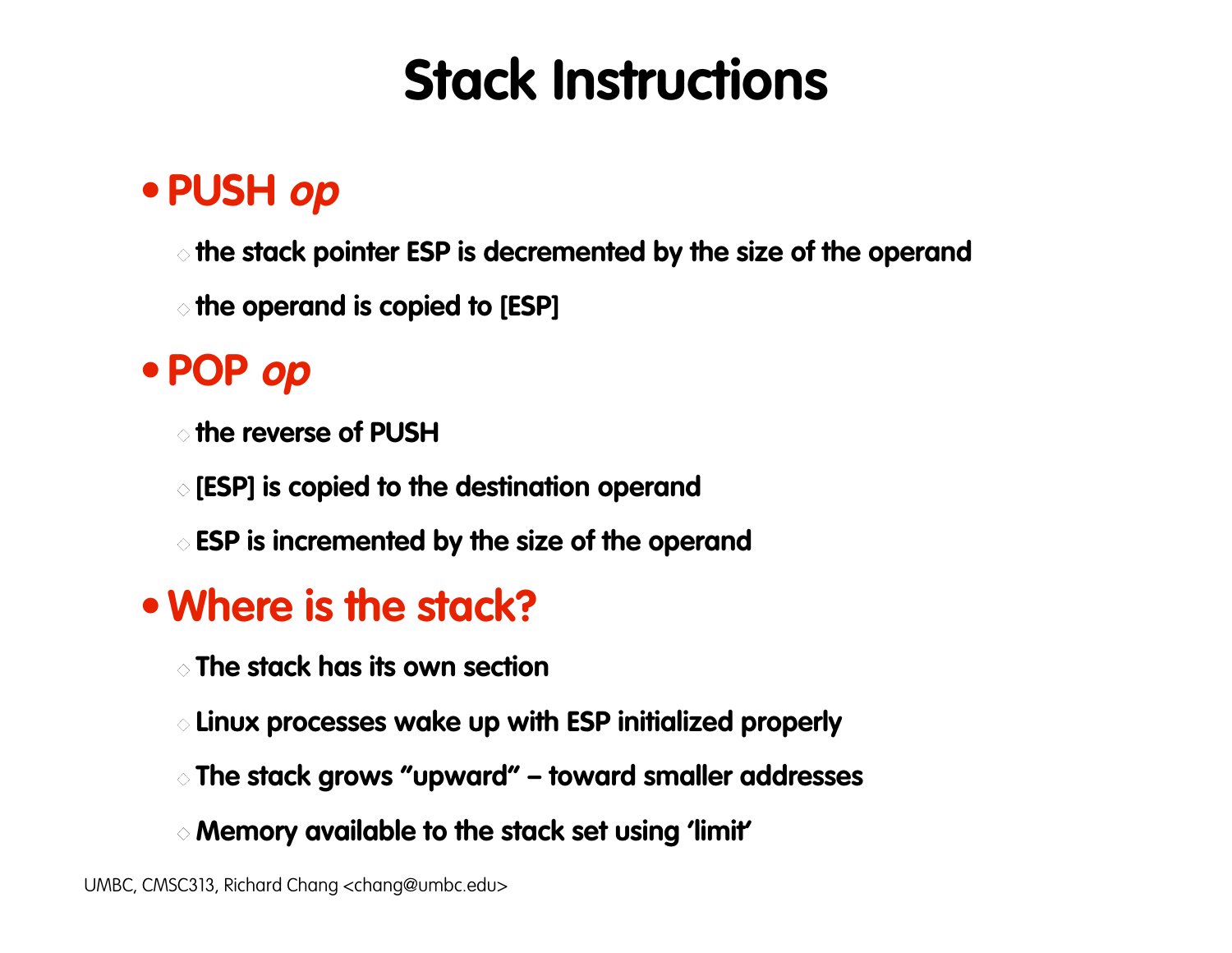#### **INSTRUCTION SET REFERENCE**

| Opcode  | <b>Instruction</b> | <b>Description</b> |
|---------|--------------------|--------------------|
| FF /6   | PUSH r/m16         | Push $r/m16$       |
| FF /6   | PUSH r/m32         | Push $r/m32$       |
| $50+rw$ | PUSH r16           | Push $r16$         |
| $50+rd$ | <b>PUSH r32</b>    | Push $r32$         |
| 6A      | PUSH <i>imm8</i>   | Push <i>imm8</i>   |
| 68      | PUSH <i>imm16</i>  | Push <i>imm16</i>  |
| 68      | PUSH <i>imm</i> 32 | Push <i>imm</i> 32 |
| 0E      | <b>PUSH CS</b>     | Push CS            |
| 16      | <b>PUSH SS</b>     | Push SS            |
| 1E      | PUSH DS            | Push DS            |
| 06      | <b>PUSH ES</b>     | Push ES            |
| OF AO   | <b>PUSH FS</b>     | Push FS            |
| OF A8   | <b>PUSH GS</b>     | Push GS            |

#### **PUSH—Push Word or Doubleword Onto the Stack**

#### **Description**

Decrements the stack pointer and then stores the source operand on the top of the stack. The address-size attribute of the stack segment determines the stack pointer size (16 bits or 32 bits), and the operand-size attribute of the current code segment determines the amount the stack pointer is decremented (2 bytes or 4 bytes). For example, if these address- and operand-size attributes are 32, the 32-bit ESP register (stack pointer) is decremented by 4 and, if they are 16, the 16-bit SP register is decremented by 2. (The B flag in the stack segment's segment descriptor determines the stack's address-size attribute, and the D flag in the current code segment's segment descriptor, along with prefixes, determines the operand-size attribute and also the address-size attribute of the source operand.) Pushing a 16-bit operand when the stack addresssize attribute is 32 can result in a misaligned the stack pointer (that is, the stack pointer is not aligned on a doubleword boundary).

The PUSH ESP instruction pushes the value of the ESP register as it existed before the instruction was executed. Thus, if a PUSH instruction uses a memory operand in which the ESP register is used as a base register for computing the operand address, the effective address of the operand is computed before the ESP register is decremented.

In the real-address mode, if the ESP or SP register is 1 when the PUSH instruction is executed, the processor shuts down due to a lack of stack space. No exception is generated to indicate this condition.

#### **IA-32 Architecture Compatibility**

For IA-32 processors from the Intel 286 on, the PUSH ESP instruction pushes the value of the ESP register as it existed before the instruction was executed. (This is also true in the realaddress and virtual-8086 modes.) For the Intel 8086 processor, the PUSH SP instruction pushes the new value of the SP register (that is the value after it has been decremented by 2).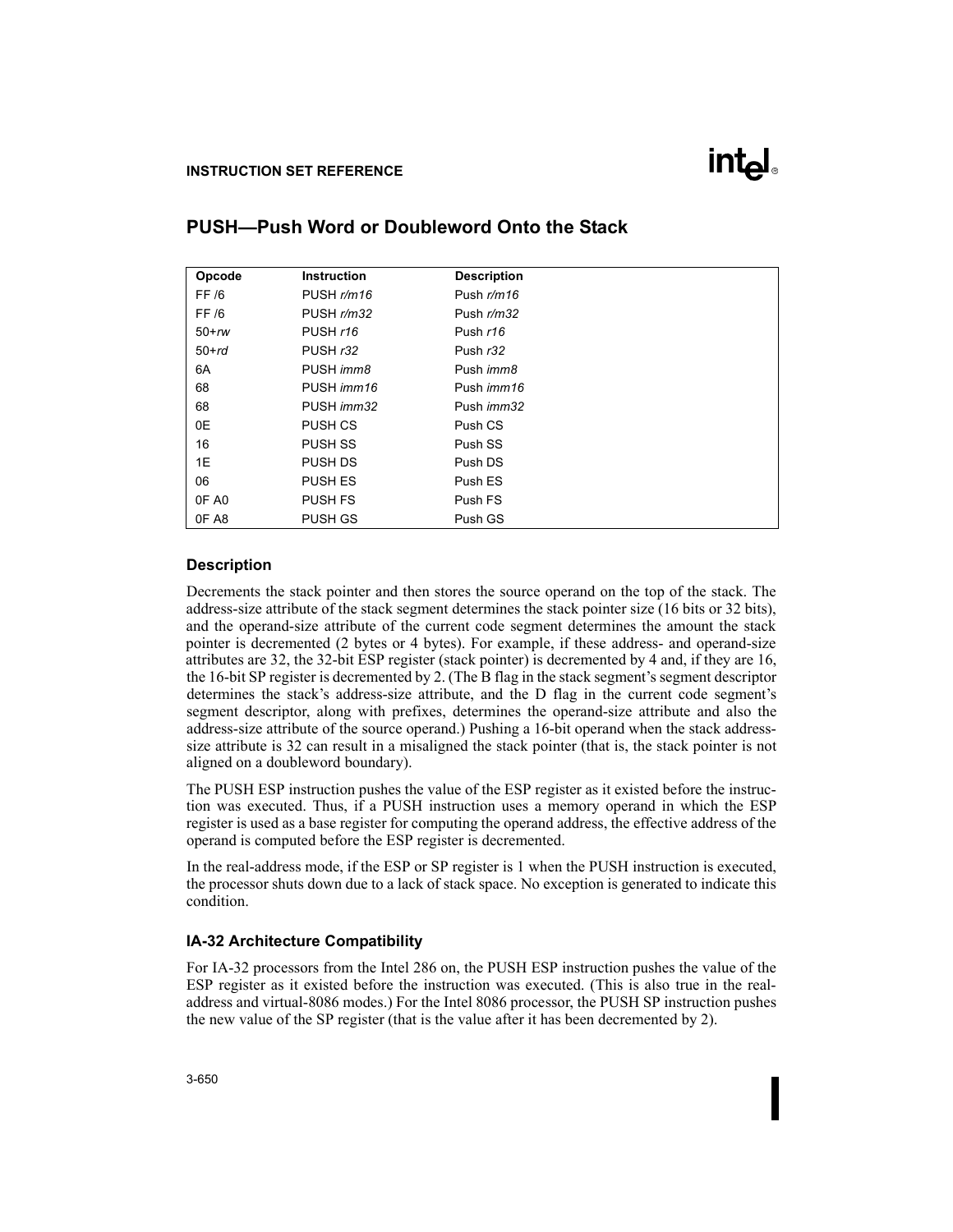#### **INSTRUCTION SET REFERENCE**

#### **PUSH—Push Word or Doubleword Onto the Stack (Continued)**

#### **Operation**

```
IF StackAddrSize 32
THEN
  IF OperandSize 32
      THEN
          ESP ESP - 4;
          SS:ESP SRC; (* push doubleword *)
      ELSE (* OperandSize 16*)
         ESP ESP - 2;
          SS:ESP SRC; (* push word *)
  FI;
ELSE (* StackAddrSize 16*)
  IF OperandSize 16
      THEN
          SP SP - 2;
           SS:SP SRC; (* push word *)
      ELSE (* OperandSize 32*)
         SP SP - 4;
          SS:SP SRC; (* push doubleword *)
  FI;
FI;
```
#### **Flags Affected**

None.

#### **Protected Mode Exceptions**

| #GP $(0)$       | If a memory operand effective address is outside the CS, DS, ES, FS, or<br>GS segment limit.                          |  |  |
|-----------------|-----------------------------------------------------------------------------------------------------------------------|--|--|
|                 | If the DS, ES, FS, or GS register is used to access memory and it contains<br>a null segment selector.                |  |  |
| $\#SS(0)$       | If a memory operand effective address is outside the SS segment limit.                                                |  |  |
| #PF(fault-code) | If a page fault occurs.                                                                                               |  |  |
| #AC $(0)$       | If alignment checking is enabled and an unaligned memory reference is<br>made while the current privilege level is 3. |  |  |

#### **Real-Address Mode Exceptions**

#GP If a memory operand effective address is outside the CS, DS, ES, FS, or GS segment limit.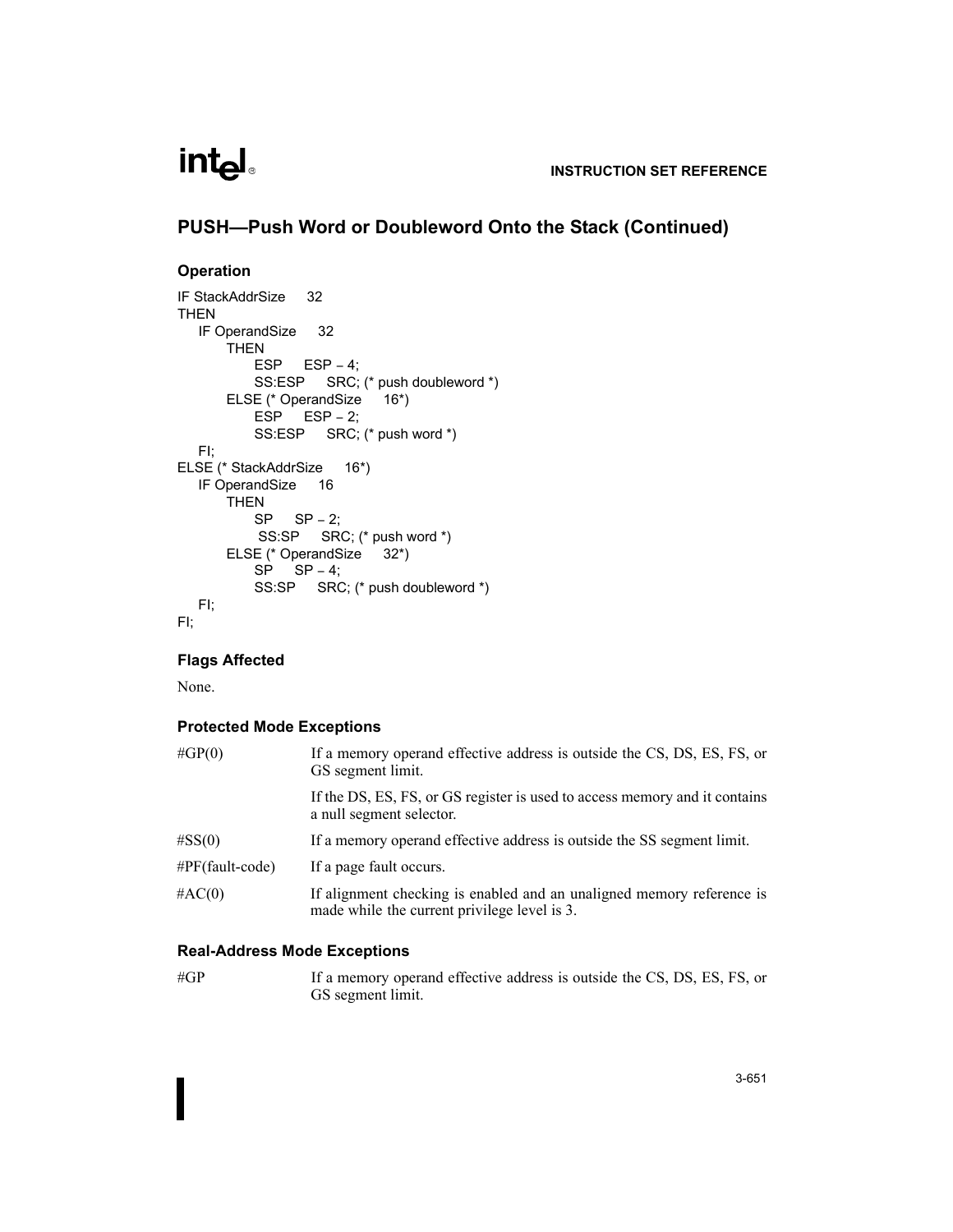#### **INSTRUCTION SET REFERENCE**

| Opcode  | <b>Instruction</b> | <b>Description</b>                                 |
|---------|--------------------|----------------------------------------------------|
| 8F / 0  | POP $m16$          | Pop top of stack into m16; increment stack pointer |
| 8F / 0  | POP $m32$          | Pop top of stack into m32; increment stack pointer |
| $58+rw$ | POP $r16$          | Pop top of stack into r16; increment stack pointer |
| $58+rd$ | POP $r32$          | Pop top of stack into r32; increment stack pointer |
| 1F      | POP DS             | Pop top of stack into DS; increment stack pointer  |
| 07      | POP ES             | Pop top of stack into ES; increment stack pointer  |
| 17      | POP SS             | Pop top of stack into SS; increment stack pointer  |
| 0F A1   | POP FS             | Pop top of stack into FS; increment stack pointer  |
| OF A9   | POP GS             | Pop top of stack into GS; increment stack pointer  |

#### **POP—Pop a Value from the Stack**

#### **Description**

Loads the value from the top of the stack to the location specified with the destination operand and then increments the stack pointer. The destination operand can be a general-purpose register, memory location, or segment register.

The address-size attribute of the stack segment determines the stack pointer size (16 bits or 32 bits—the source address size), and the operand-size attribute of the current code segment determines the amount the stack pointer is incremented (2 bytes or 4 bytes). For example, if these address- and operand-size attributes are 32, the 32-bit ESP register (stack pointer) is incremented by 4 and, if they are 16, the 16-bit SP register is incremented by 2. (The B flag in the stack segment's segment descriptor determines the stack's address-size attribute, and the D flag in the current code segment's segment descriptor, along with prefixes, determines the operandsize attribute and also the address-size attribute of the destination operand.)

If the destination operand is one of the segment registers DS, ES, FS, GS, or SS, the value loaded into the register must be a valid segment selector. In protected mode, popping a segment selector into a segment register automatically causes the descriptor information associated with that segment selector to be loaded into the hidden (shadow) part of the segment register and causes the selector and the descriptor information to be validated (see the "Operation" section below).

A null value (0000-0003) may be popped into the DS, ES, FS, or GS register without causing a general protection fault. However, any subsequent attempt to reference a segment whose corresponding segment register is loaded with a null value causes a general protection exception (#GP). In this situation, no memory reference occurs and the saved value of the segment register is null.

The POP instruction cannot pop a value into the CS register. To load the CS register from the stack, use the RET instruction.

If the ESP register is used as a base register for addressing a destination operand in memory, the POP instruction computes the effective address of the operand after it increments the ESP register. For the case of a 16-bit stack where ESP wraps to 0h as a result of the POP instruction, the resulting location of the memory write is processor-family-specific.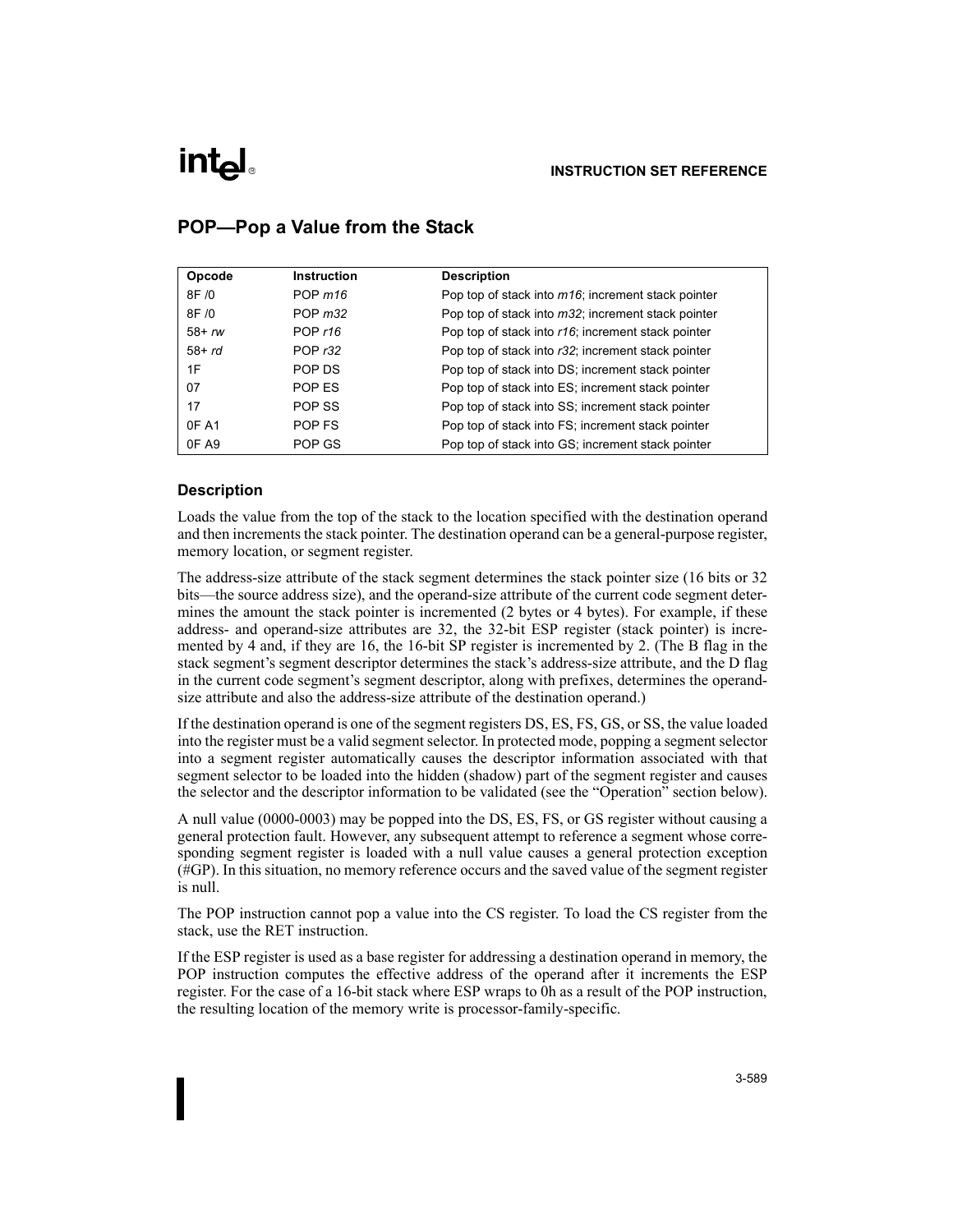## lntel

#### **INSTRUCTION SET REFERENCE**

#### **POP—Pop a Value from the Stack (Continued)**

The POP ESP instruction increments the stack pointer (ESP) before data at the old top of stack is written into the destination.

A POP SS instruction inhibits all interrupts, including the NMI interrupt, until after execution of the next instruction. This action allows sequential execution of POP SS and MOV ESP, EBP instructions without the danger of having an invalid stack during an interrupt<sup>1</sup>. However, use of the LSS instruction is the preferred method of loading the SS and ESP registers.

#### **Operation**

```
IF StackAddrSize 32
  THEN
      IF OperandSize 32
          THEN
              DEST SS:ESP; (* copy a doubleword *)
              ESP ESP + 4;
          ELSE (* OperandSize 16*)
              DEST SS:ESP; (* copy a word *)
          ESP ESP + 2;
      FI;
  ELSE (* StackAddrSize 16* )
      IF OperandSize 16
          THEN
              DEST SS:SP; (* copy a word *)
              SP SP + 2;
          ELSE (* OperandSize 32 *)
              DEST SS:SP; (* copy a doubleword *)
              SP SP + 4;
      FI;
FI;
```
Loading a segment register while in protected mode results in special checks and actions, as described in the following listing. These checks are performed on the segment selector and the segment descriptor it points to.

IF SS is loaded; THEN IF segment selector is null THEN #GP(0);

<sup>1.</sup> Note that in a sequence of instructions that individually delay interrupts past the following instruction, only the first instruction in the sequence is guaranteed to delay the interrupt, but subsequent interrupt-delaying instructions may not delay the interrupt. Thus, in the following instruction sequence:

STI POP SS

POP ESP

interrupts may be recognized before the POP ESP executes, because STI also delays interrupts for one instruction.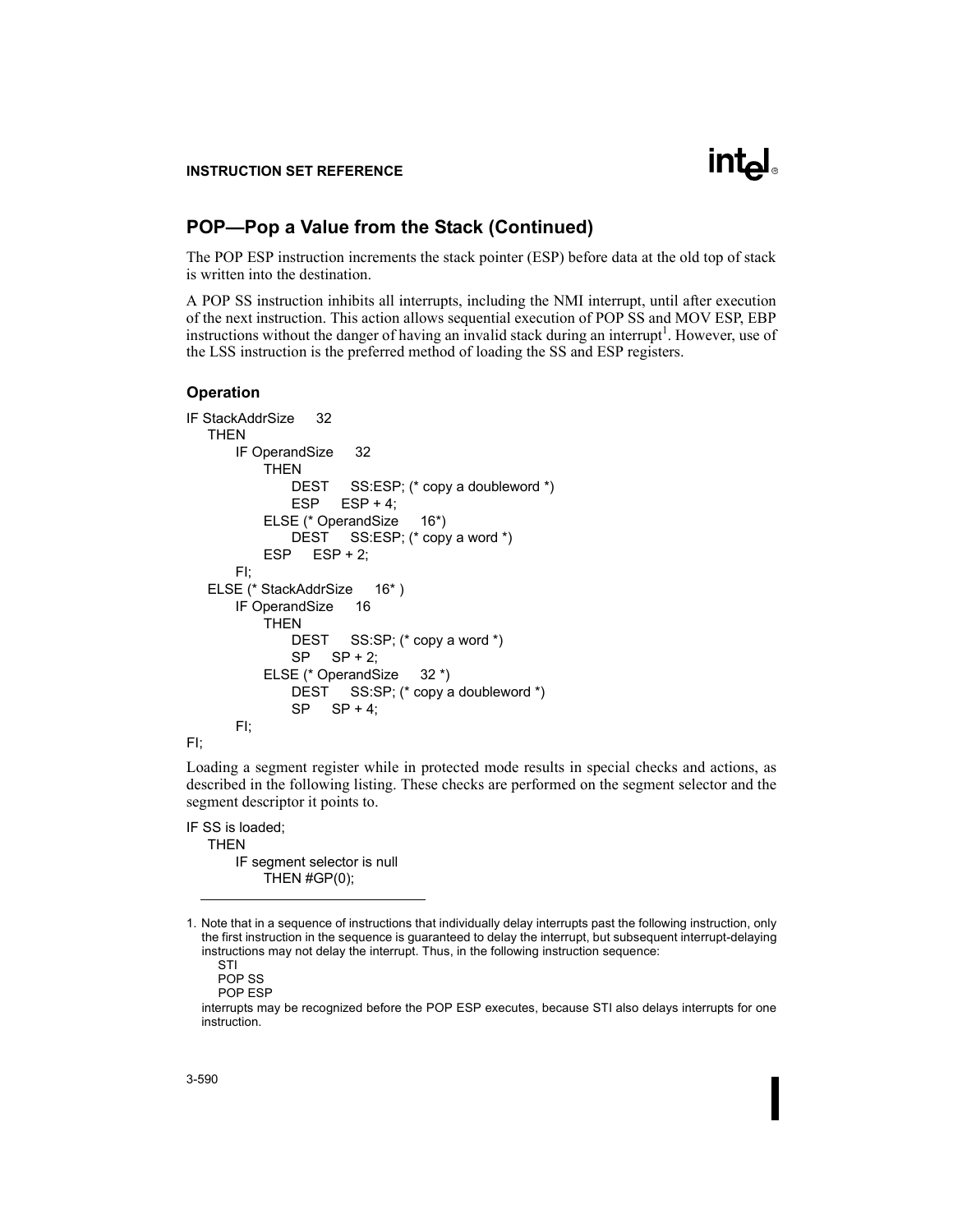#### **INSTRUCTION SET REFERENCE**

#### **POP—Pop a Value from the Stack (Continued)** FI; IF segment selector index is outside descriptor table limits OR segment selector's RPL CPL OR segment is not a writable data segment OR DPL CPL THEN #GP(selector); FI; IF segment not marked present THEN #SS(selector); ELSE SS segment selector; SS segment descriptor; FI; FI; IF DS, ES, FS, or GS is loaded with non-null selector; THEN IF segment selector index is outside descriptor table limits OR segment is not a data or readable code segment OR ((segment is a data or nonconforming code segment) AND (both RPL and CPL > DPL)) THEN #GP(selector); IF segment not marked present THEN #NP(selector); ELSE SegmentRegister segment selector; SegmentRegister segment descriptor; FI; FI; IF DS, ES, FS, or GS is loaded with a null selector; THEN SegmentRegister segment selector; SegmentRegister segment descriptor; FI;

#### **Flags Affected**

None.

#### **Protected Mode Exceptions**

```
#GP(0) If attempt is made to load SS register with null segment selector.
                    If the destination operand is in a nonwritable segment.
                    If a memory operand effective address is outside the CS, DS, ES, FS, or
                    GS segment limit.
```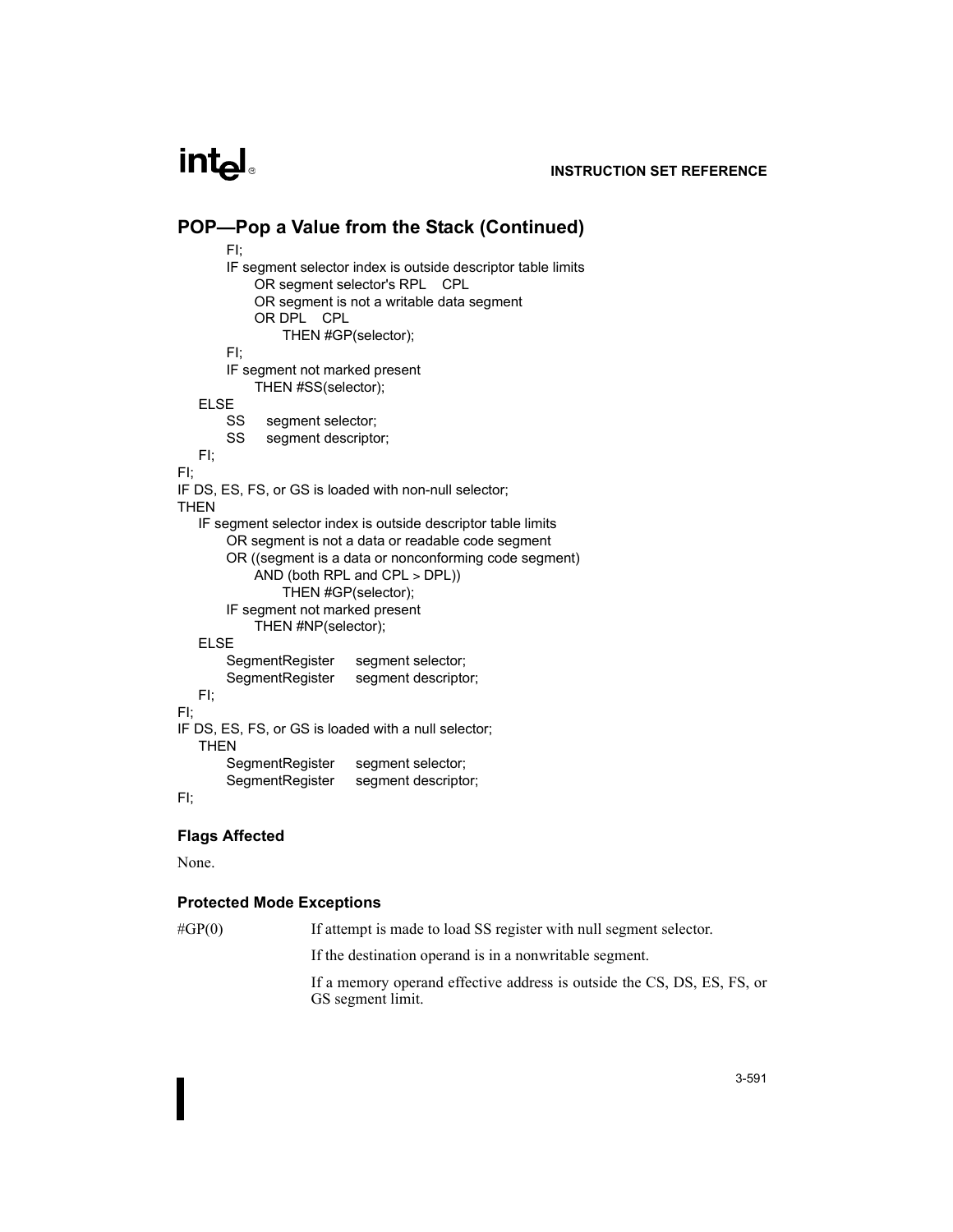# SUBROUTINE INSTRUCTIONS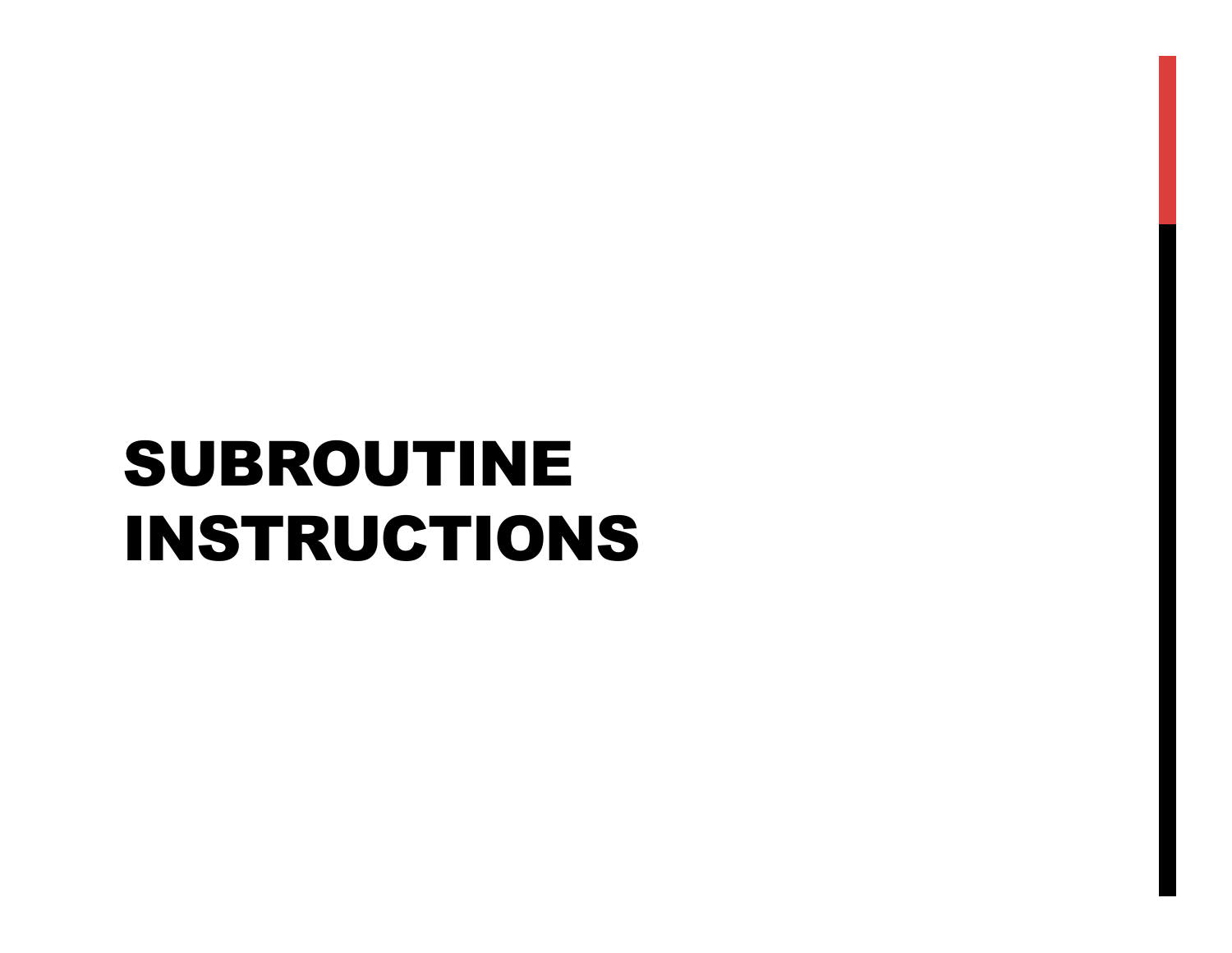# **Subroutine Instructions**

# **•CALL label**

- **Used to call a subroutine**
- **PUSHes the instruction pointer (EIP) on the stack**
- **jump to the label**
- **does NOTHING else**

## **• RET**

- **reverse of CALL**
- **POPs the instruction pointer (EIP) off the stack**
- **execution proceeds from the instruction after the CALL instruction**

## **• Parameters?**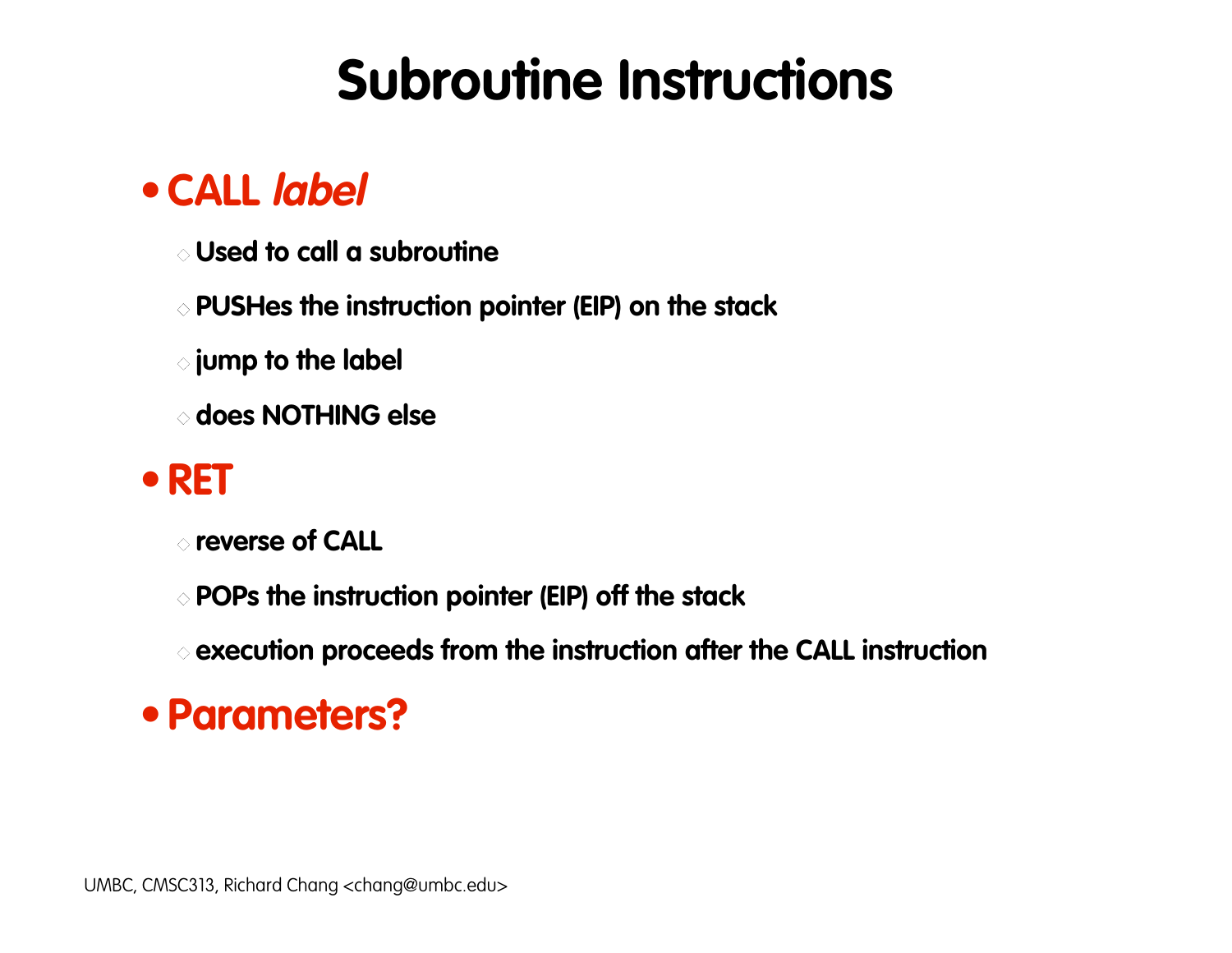## **intal**

#### **INSTRUCTION SET REFERENCE**

| Opcode | <b>Instruction</b> | <b>Description</b>                                             |
|--------|--------------------|----------------------------------------------------------------|
| E8 cw  | CALL rel16         | Call near, relative, displacement relative to next instruction |
| E8 cd  | CALL rel32         | Call near, relative, displacement relative to next instruction |
| FF/2   | CALL $r/m16$       | Call near, absolute indirect, address given in r/m16           |
| FF /2  | CALL $r/m32$       | Call near, absolute indirect, address given in r/m32           |
| 9A cd  | CALL ptr16:16      | Call far, absolute, address given in operand                   |
| 9A cp  | CALL ptr16:32      | Call far, absolute, address given in operand                   |
| FF /3  | CALL m16:16        | Call far, absolute indirect, address given in m16:16           |
| FF /3  | CALL m16:32        | Call far, absolute indirect, address given in m16:32           |

#### **CALL—Call Procedure**

#### **Description**

Saves procedure linking information on the stack and branches to the procedure (called procedure) specified with the destination (target) operand. The target operand specifies the address of the first instruction in the called procedure. This operand can be an immediate value, a generalpurpose register, or a memory location.

This instruction can be used to execute four different types of calls:

- Near call—A call to a procedure within the current code segment (the segment currently pointed to by the CS register), sometimes referred to as an intrasegment call.
- Far call—A call to a procedure located in a different segment than the current code segment, sometimes referred to as an intersegment call.
- Inter-privilege-level far call—A far call to a procedure in a segment at a different privilege level than that of the currently executing program or procedure.
- Task switch—A call to a procedure located in a different task.

The latter two call types (inter-privilege-level call and task switch) can only be executed in protected mode. See the section titled "Calling Procedures Using Call and RET" in Chapter 6 of the *IA-32 Intel Architecture Software Developer's Manual, Volume 1*, for additional information on near, far, and inter-privilege-level calls. See Chapter 6, *Task Management*, in the *IA-32 Intel Architecture Software Developer's Manual, Volume 3*, for information on performing task switches with the CALL instruction.

**Near Call.** When executing a near call, the processor pushes the value of the EIP register (which contains the offset of the instruction following the CALL instruction) onto the stack (for use later as a return-instruction pointer). The processor then branches to the address in the current code segment specified with the target operand. The target operand specifies either an absolute offset in the code segment (that is an offset from the base of the code segment) or a relative offset (a signed displacement relative to the current value of the instruction pointer in the EIP register, which points to the instruction following the CALL instruction). The CS register is not changed on near calls.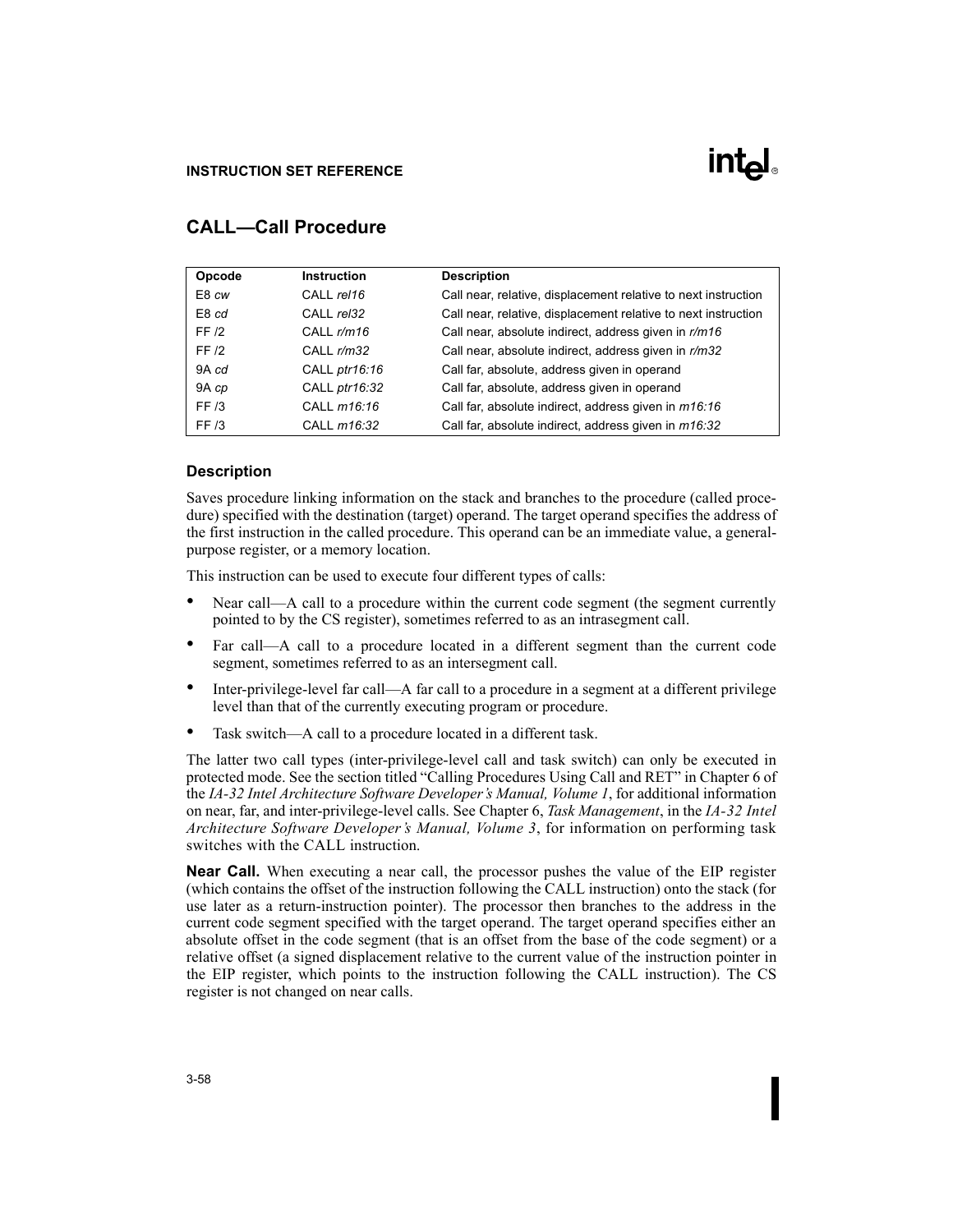### **intal**

#### **CALL—Call Procedure (Continued)**

For a near call, an absolute offset is specified indirectly in a general-purpose register or a memory location (*r/m16* or *r/m32*). The operand-size attribute determines the size of the target operand (16 or 32 bits). Absolute offsets are loaded directly into the EIP register. If the operandsize attribute is 16, the upper two bytes of the EIP register are cleared to 0s, resulting in a maximum instruction pointer size of 16 bits. (When accessing an absolute offset indirectly using the stack pointer [ESP] as a base register, the base value used is the value of the ESP before the instruction executes.)

A relative offset (*rel16* or *rel32*) is generally specified as a label in assembly code, but at the machine code level, it is encoded as a signed, 16- or 32-bit immediate value. This value is added to the value in the EIP register. As with absolute offsets, the operand-size attribute determines the size of the target operand (16 or 32 bits).

**Far Calls in Real-Address or Virtual-8086 Mode.** When executing a far call in realaddress or virtual-8086 mode, the processor pushes the current value of both the CS and EIP registers onto the stack for use as a return-instruction pointer. The processor then performs a "far branch" to the code segment and offset specified with the target operand for the called procedure. Here the target operand specifies an absolute far address either directly with a pointer (*ptr16:16* or *ptr16:32*) or indirectly with a memory location (*m16:16* or *m16:32*). With the pointer method, the segment and offset of the called procedure is encoded in the instruction, using a 4-byte (16-bit operand size) or 6-byte (32-bit operand size) far address immediate. With the indirect method, the target operand specifies a memory location that contains a 4-byte (16-bit operand size) or 6-byte (32-bit operand size) far address. The operand-size attribute determines the size of the offset (16 or 32 bits) in the far address. The far address is loaded directly into the CS and EIP registers. If the operand-size attribute is 16, the upper two bytes of the EIP register are cleared to 0s.

**Far Calls in Protected Mode.** When the processor is operating in protected mode, the CALL instruction can be used to perform the following three types of far calls:

- Far call to the same privilege level.
- Far call to a different privilege level (inter-privilege level call).
- Task switch (far call to another task).

In protected mode, the processor always uses the segment selector part of the far address to access the corresponding descriptor in the GDT or LDT. The descriptor type (code segment, call gate, task gate, or TSS) and access rights determine the type of call operation to be performed.

If the selected descriptor is for a code segment, a far call to a code segment at the same privilege level is performed. (If the selected code segment is at a different privilege level and the code segment is non-conforming, a general-protection exception is generated.) A far call to the same privilege level in protected mode is very similar to one carried out in real-address or virtual-8086 mode. The target operand specifies an absolute far address either directly with a pointer (*ptr16:16* or *ptr16:32*) or indirectly with a memory location (*m16:16* or *m16:32*). The operandsize attribute determines the size of the offset (16 or 32 bits) in the far address. The new code segment selector and its descriptor are loaded into CS register, and the offset from the instruction is loaded into the EIP register.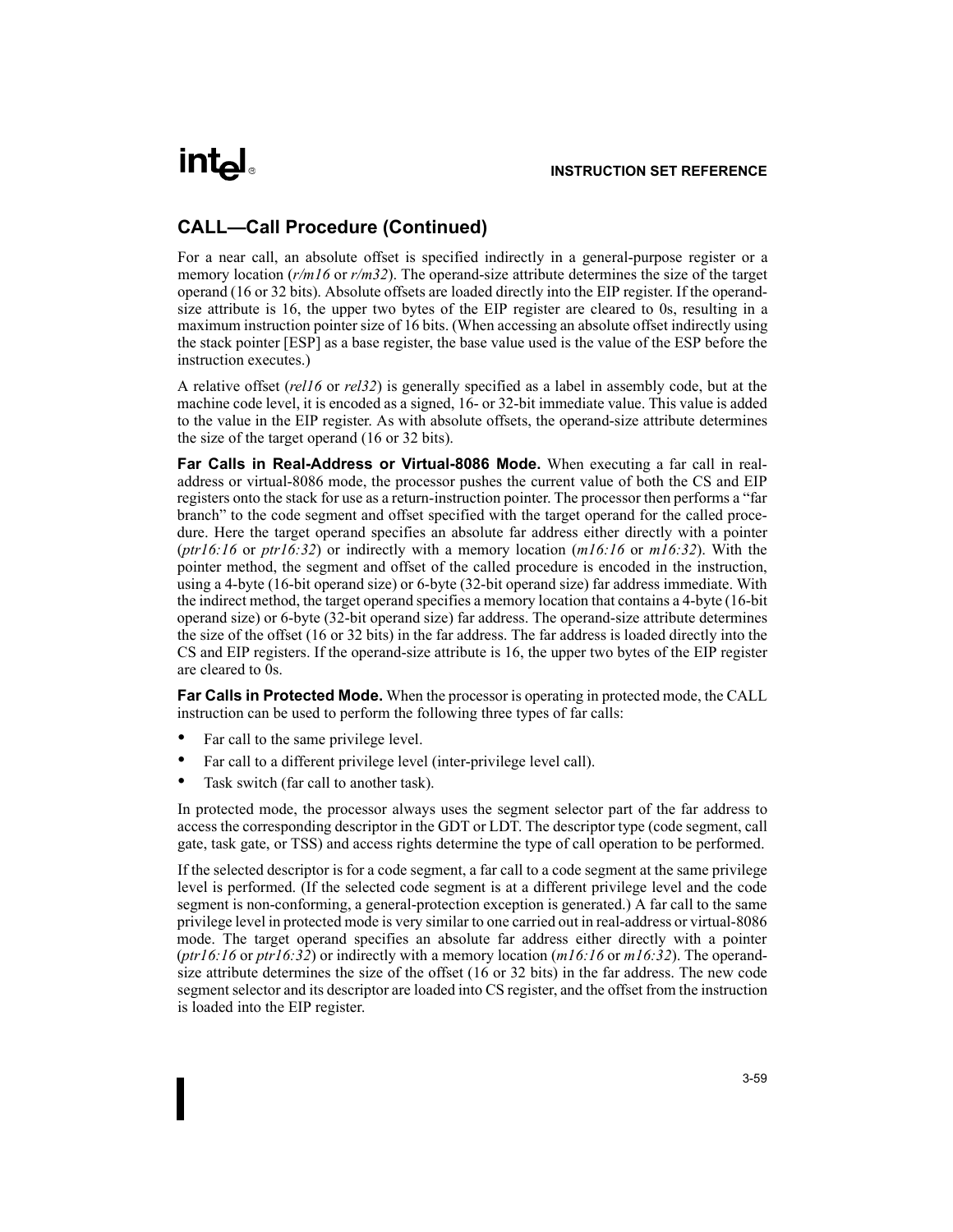**INSTRUCTION SET REFERENCE**

#### **CALL—Call Procedure (Continued)**

```
TASK-GATE:
   IF task gate DPL < CPL or RPL 
       THEN #GP(task gate selector); 
   FI;
   IF task gate not present 
       THEN #NP(task gate selector); 
   FI;
   Read the TSS segment selector in the task-gate descriptor;
   IF TSS segment selector local/global bit is set to local
       OR index not within GDT limits
            THEN #GP(TSS selector); 
   FI;
   Access TSS descriptor in GDT;
   IF TSS descriptor specifies that the TSS is busy (low-order 5 bits set to 00001)
            THEN #GP(TSS selector); 
   FI;
   IF TSS not present 
       THEN #NP(TSS selector);
   FI;
   SWITCH-TASKS (with nesting) to TSS;
   IF EIP not within code segment limit 
       THEN #GP(0); 
   FI;
END;
TASK-STATE-SEGMENT:
   IF TSS DPL < CPL or RPL
   OR TSS descriptor indicates TSS not available
       THEN #GP(TSS selector);
   FI;
   IF TSS is not present 
       THEN #NP(TSS selector); 
   FI;
   SWITCH-TASKS (with nesting) to TSS
   IF EIP not within code segment limit 
       THEN #GP(0); 
   FI;
END;
```
#### **Flags Affected**

All flags are affected if a task switch occurs; no flags are affected if a task switch does not occur.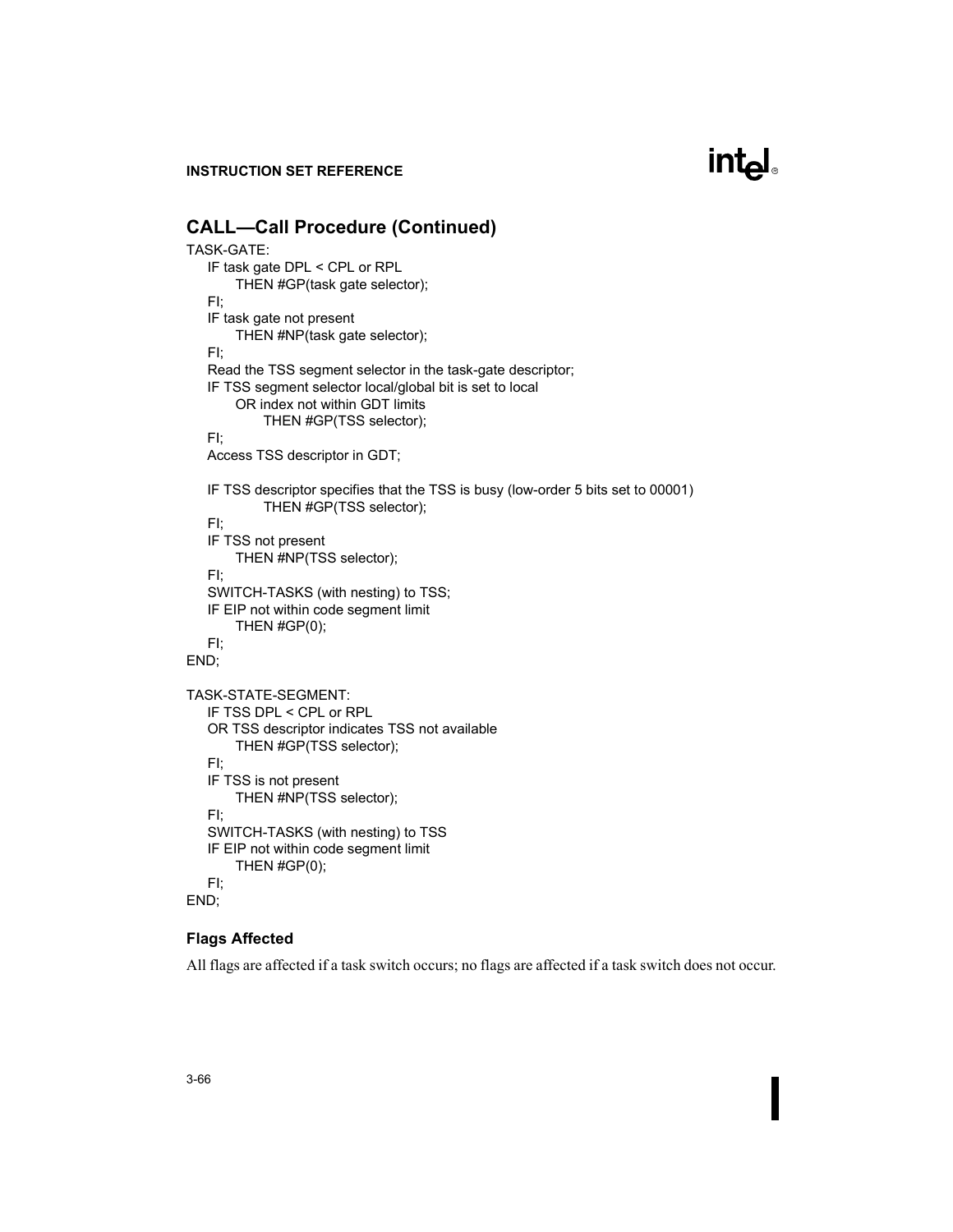### **intal**

#### **INSTRUCTION SET REFERENCE**

| Opcode         | <b>Instruction</b> | <b>Description</b>                                                       |
|----------------|--------------------|--------------------------------------------------------------------------|
| C <sub>3</sub> | <b>RET</b>         | Near return to calling procedure                                         |
| CB             | <b>RFT</b>         | Far return to calling procedure                                          |
| C2iw           | RET <i>imm16</i>   | Near return to calling procedure and pop imm16 bytes<br>from stack       |
| CA iw          | RET <i>imm16</i>   | Far return to calling procedure and pop <i>imm16</i> bytes from<br>stack |

#### **RET—Return from Procedure**

#### **Description**

Transfers program control to a return address located on the top of the stack. The address is usually placed on the stack by a CALL instruction, and the return is made to the instruction that follows the CALL instruction.

The optional source operand specifies the number of stack bytes to be released after the return address is popped; the default is none. This operand can be used to release parameters from the stack that were passed to the called procedure and are no longer needed. It must be used when the CALL instruction used to switch to a new procedure uses a call gate with a non-zero word count to access the new procedure. Here, the source operand for the RET instruction must specify the same number of bytes as is specified in the word count field of the call gate.

The RET instruction can be used to execute three different types of returns:

- Near return—A return to a calling procedure within the current code segment (the segment currently pointed to by the CS register), sometimes referred to as an intrasegment return.
- Far return—A return to a calling procedure located in a different segment than the current code segment, sometimes referred to as an intersegment return.
- Inter-privilege-level far return—A far return to a different privilege level than that of the currently executing program or procedure.

The inter-privilege-level return type can only be executed in protected mode. See the section titled "Calling Procedures Using Call and RET" in Chapter 6 of the *IA-32 Intel Architecture Software Developer's Manual, Volume 1*, for detailed information on near, far, and inter-privilege-level returns.

When executing a near return, the processor pops the return instruction pointer (offset) from the top of the stack into the EIP register and begins program execution at the new instruction pointer. The CS register is unchanged.

When executing a far return, the processor pops the return instruction pointer from the top of the stack into the EIP register, then pops the segment selector from the top of the stack into the CS register. The processor then begins program execution in the new code segment at the new instruction pointer.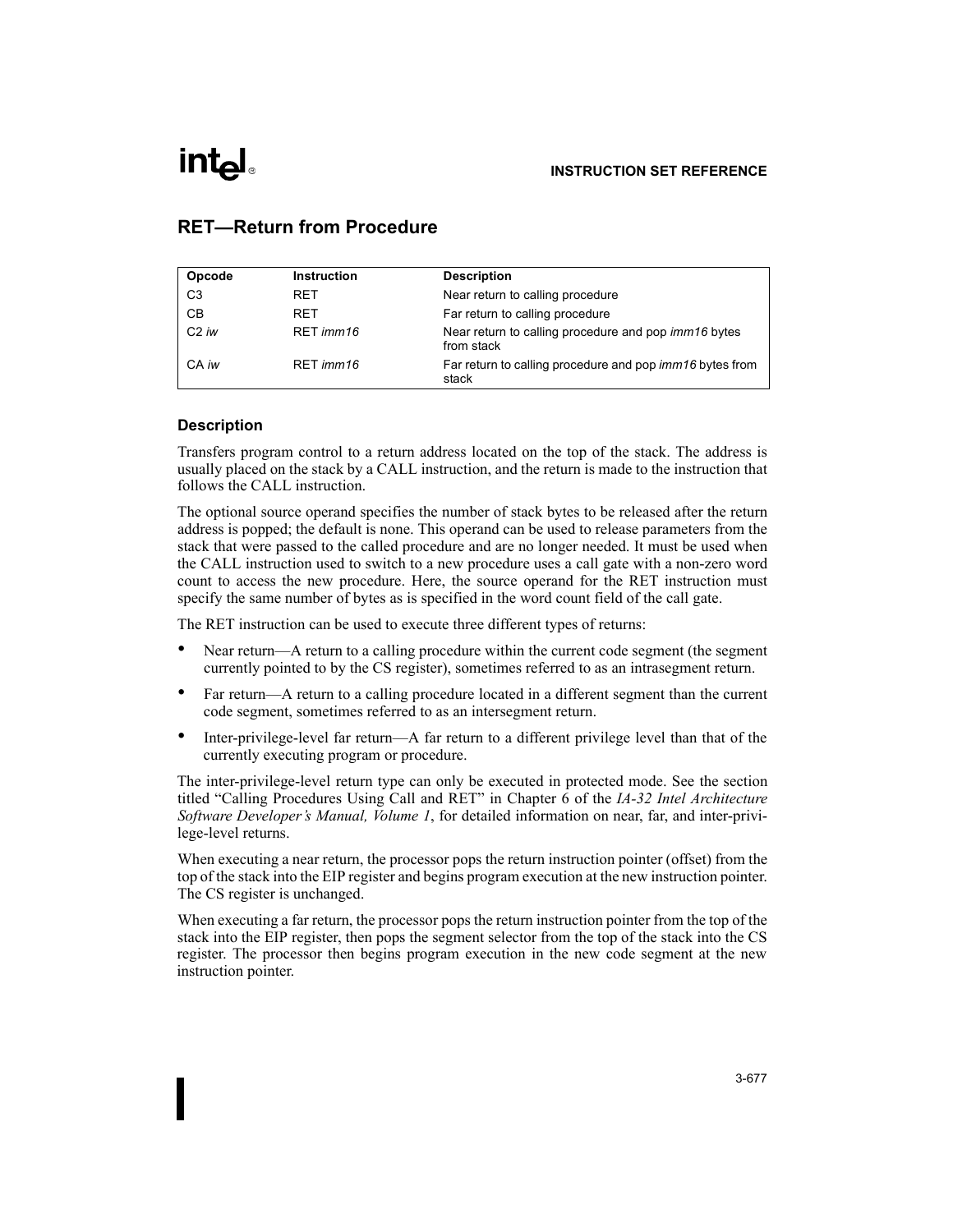## lntel

#### **INSTRUCTION SET REFERENCE**

#### **RET—Return from Procedure (Continued)**

The mechanics of an inter-privilege-level far return are similar to an intersegment return, except that the processor examines the privilege levels and access rights of the code and stack segments being returned to determine if the control transfer is allowed to be made. The DS, ES, FS, and GS segment registers are cleared by the RET instruction during an inter-privilege-level return if they refer to segments that are not allowed to be accessed at the new privilege level. Since a stack switch also occurs on an inter-privilege level return, the ESP and SS registers are loaded from the stack.

If parameters are passed to the called procedure during an inter-privilege level call, the optional source operand must be used with the RET instruction to release the parameters on the return. Here, the parameters are released both from the called procedure's stack and the calling procedure's stack (that is, the stack being returned to).

#### **Operation**

```
(* Near return *)
IF instruction near return 
   THEN;
       IF OperandSize 32
           THEN
               IF top 12 bytes of stack not within stack limits THEN #SS(0); FI;
               EIP Pop();
           ELSE (* OperandSize 16 *)
               IF top 6 bytes of stack not within stack limits
                   THEN #SS(0)
               FI;
               tempEIP Pop();
               tempEIP tempEIP AND 0000FFFFH;
               IF tempEIP not within code segment limits THEN #GP(0); FI;
               EIP tempEIP;
       FI;
   IF instruction has immediate operand 
       THEN IF StackAddressSize=32
           THEN
               ESP ESP + SRC; (* release parameters from stack *)
           ELSE (* StackAddressSize=16 *)
               SP SP + SRC; (* release parameters from stack *)
       FI;
   FI;
(* Real-address mode or virtual-8086 mode *)
IF ((PE 0) OR (PE 1 AND VM 1)) AND instruction far return
   THEN;
```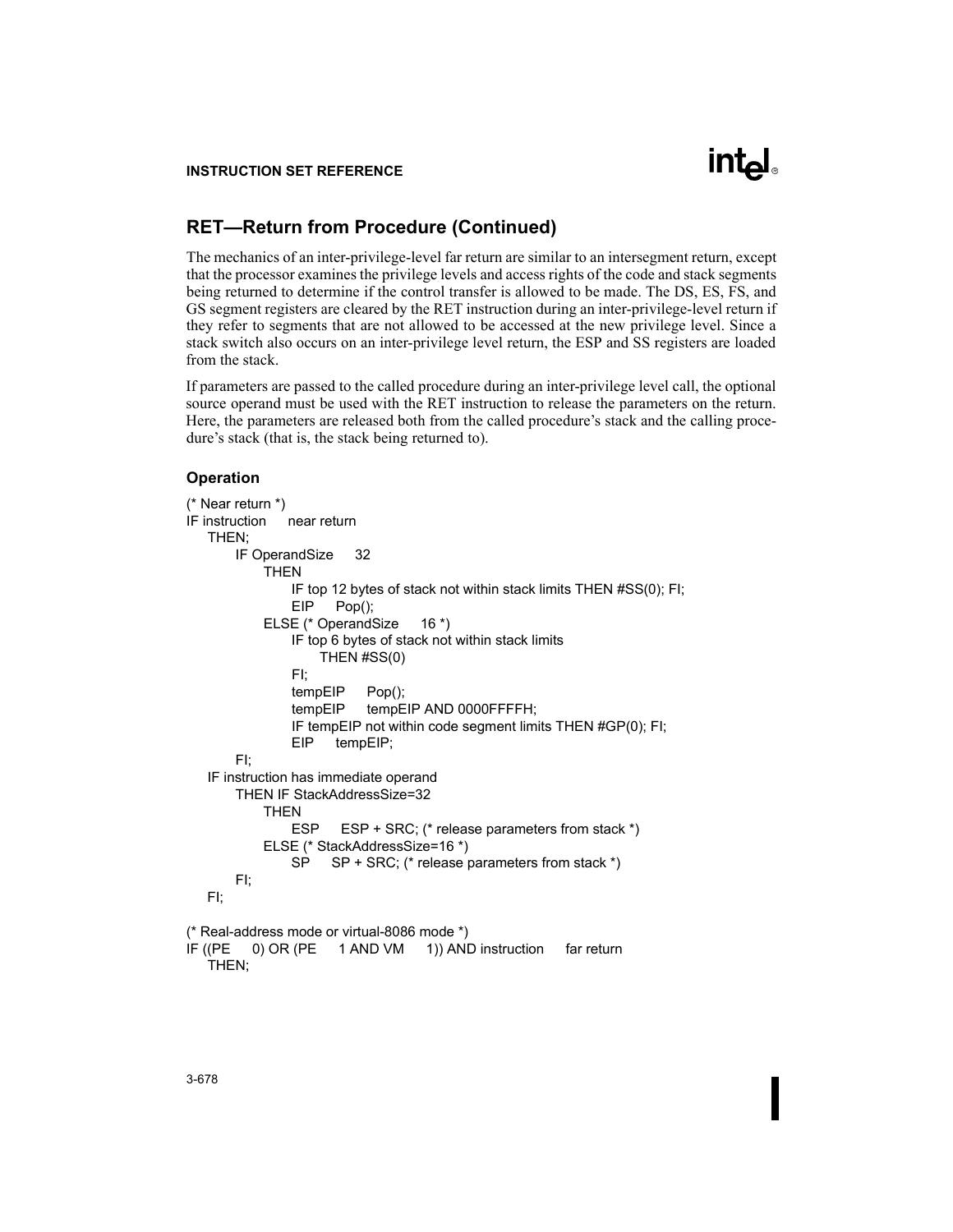#### **RET—Return from Procedure (Continued)**

```
ELSE (* OperandSize=16 *)
        EIP Pop();
        EIP EIP AND 0000FFFFH;
        CS Pop(); (* 16-bit pop; segment descriptor information also loaded *)
        CS(RPL) CPL;
        ESP ESP + SRC; (* release parameters from called procedure's stack *)
        tempESP Pop();
        tempSS Pop(); (* 16-bit pop; segment descriptor information also loaded *)
          (* segment descriptor information also loaded *)
        ESP tempESP;
        SS tempSS;
FI;
FOR each of segment register (ES, FS, GS, and DS)
    DO;
        IF segment register points to data or non-conforming code segment
        AND CPL > segment descriptor DPL; (* DPL in hidden part of segment register *)
            THEN (* segment register invalid *)
                 SegmentSelector 0; (* null segment selector *)
        FI;
    OD;
For each of ES, FS, GS, and DS
DO
    IF segment selector index is not within descriptor table limits
        OR segment descriptor indicates the segment is not a data or 
            readable code segment
        OR if the segment is a data or non-conforming code segment and the segment
            descriptor's DPL < CPL or RPL of code segment's segment selector
            THEN
                 segment selector register null selector;
OD;
ESP ESP + SRC; (* release parameters from calling procedure's stack *)
```
#### **Flags Affected**

None.

#### **Protected Mode Exceptions**

| $\#GP(0)$         | If the return code or stack segment selector null.                                               |
|-------------------|--------------------------------------------------------------------------------------------------|
|                   | If the return instruction pointer is not within the return code segment limit                    |
| $\#GP$ (selector) | If the RPL of the return code segment selector is less then the CPL.                             |
|                   | If the return code or stack segment selector index is not within its<br>descriptor table limits. |
|                   | If the return code segment descriptor does not indicate a code segment.                          |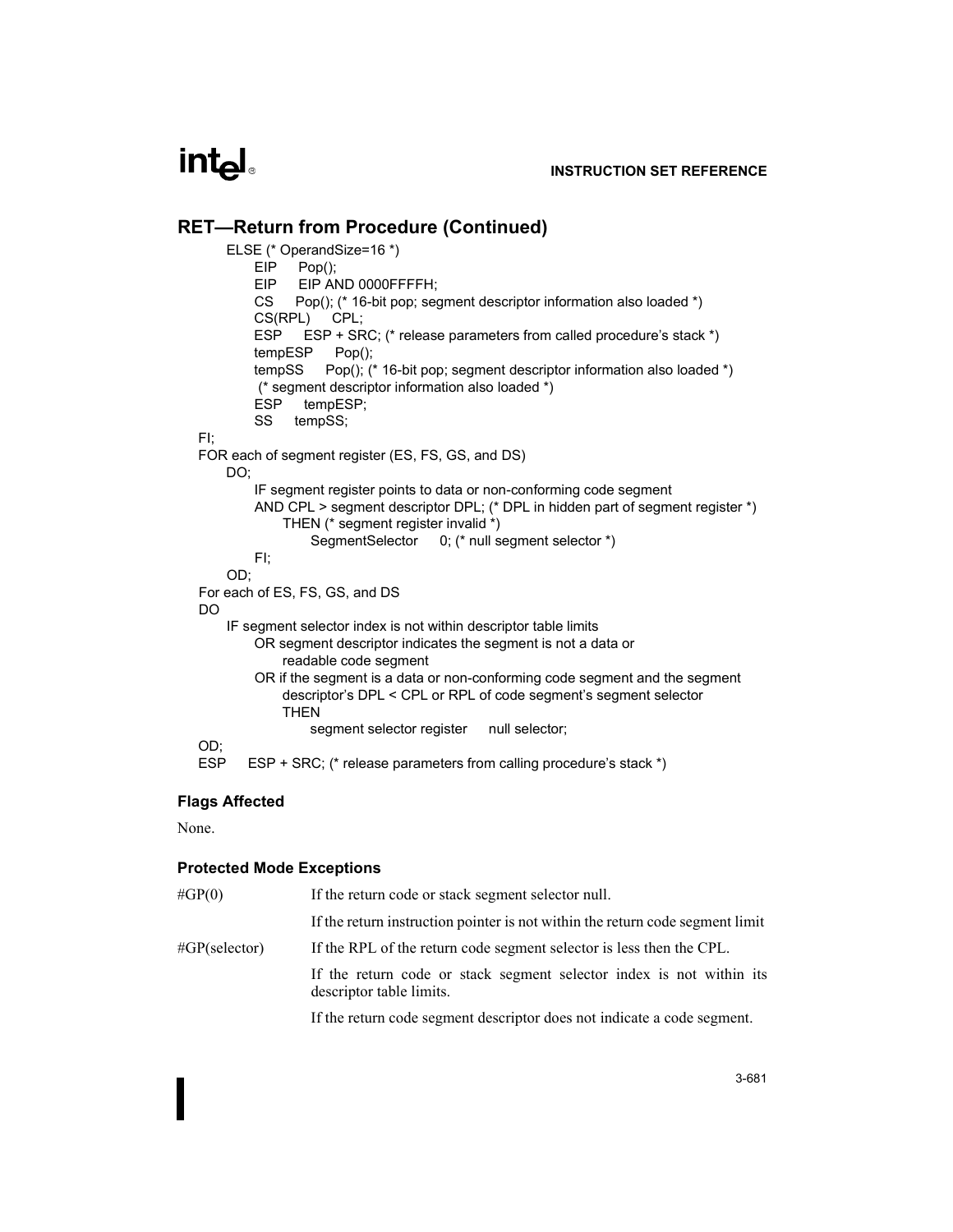**; File: subroutine.asm ; ; example of subroutines in assembly language. %define STDOUT 1 %define SYSCALL\_EXIT 1 %define SYSCALL\_WRITE 4 SECTION .data ; initialized data section msg1: db "Hello World", 10, 0 ; C-style \0 term. string msg2: db "Good-bye, blue sky", 10, 0** SECTION .text  $\begin{array}{ccc} 1 & 0 & 0 \\ -1 & 0 & 0 \\ 0 & -1 & 0 \end{array}$  ; Code section. ; let loader see entry point **\_start: nop ; Entry point.** pstart:  $\qquad \qquad ; \text{ address for gdb}$  **mov eax, msg1 ; print first string call print mov eax, msg2 ; print second string call print ; final exit**  $\mathbf{r}$   $\mathbf{r}$   $\mathbf{r}$   $\mathbf{r}$   $\mathbf{r}$   $\mathbf{r}$   $\mathbf{r}$   $\mathbf{r}$   $\mathbf{r}$   $\mathbf{r}$   $\mathbf{r}$   $\mathbf{r}$   $\mathbf{r}$   $\mathbf{r}$   $\mathbf{r}$   $\mathbf{r}$   $\mathbf{r}$   $\mathbf{r}$   $\mathbf{r}$   $\mathbf{r}$   $\mathbf{r}$   $\mathbf{r}$   $\mathbf{r}$   $\mathbf{r}$   $\mathbf{$ **pexit: mov eax, SYSCALL\_EXIT ; exit function** mov ebx, 0  $;$  exit code, 0=normal  **int 080h ; ask kernel to take over**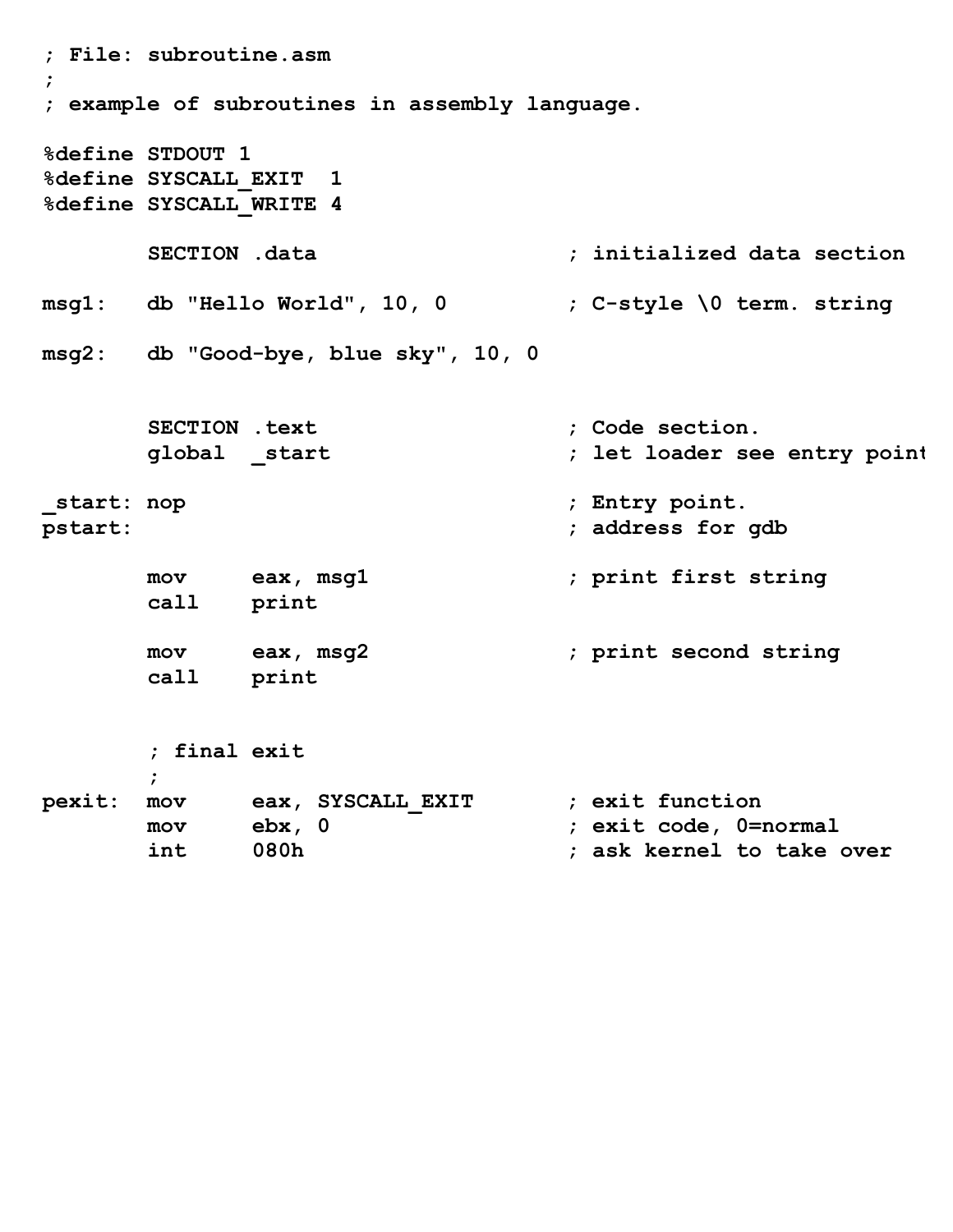```
; Subroutine print
; writes null-terminated string with address in eax
;
print:
              ; find \0 character and count length of string
\mathbf{r} \mathbf{r} \mathbf{r} \mathbf{r} \mathbf{r} \mathbf{r} \mathbf{r} \mathbf{r} \mathbf{r} \mathbf{r} \mathbf{r} \mathbf{r} \mathbf{r} \mathbf{r} \mathbf{r} \mathbf{r} \mathbf{r} \mathbf{r} \mathbf{r} \mathbf{r} \mathbf{r} \mathbf{r} \mathbf{r} \mathbf{r} \mathbf{ mov edi, eax ; use edi as index
            mov edx, 0 ; initialize count
count: cmp [edi], byte 0 ; null char?
             je end_count
             inc edx ; update index & count
             inc edi
             jmp short count
end_count:
              ; make syscall to write
              ; edx already has length of string
\mathbf{r} \mathbf{r} \mathbf{r} \mathbf{r} \mathbf{r} \mathbf{r} \mathbf{r} \mathbf{r} \mathbf{r} \mathbf{r} \mathbf{r} \mathbf{r} \mathbf{r} \mathbf{r} \mathbf{r} \mathbf{r} \mathbf{r} \mathbf{r} \mathbf{r} \mathbf{r} \mathbf{r} \mathbf{r} \mathbf{r} \mathbf{r} \mathbf{ mov ecx, eax ; Arg3: addr of message
             mov eax, SYSCALL_WRITE ; write function
             mov ebx, STDOUT ; Arg1: file descriptor
             int 080h ; ask kernel to write
             ret
```
**; end of subroutine**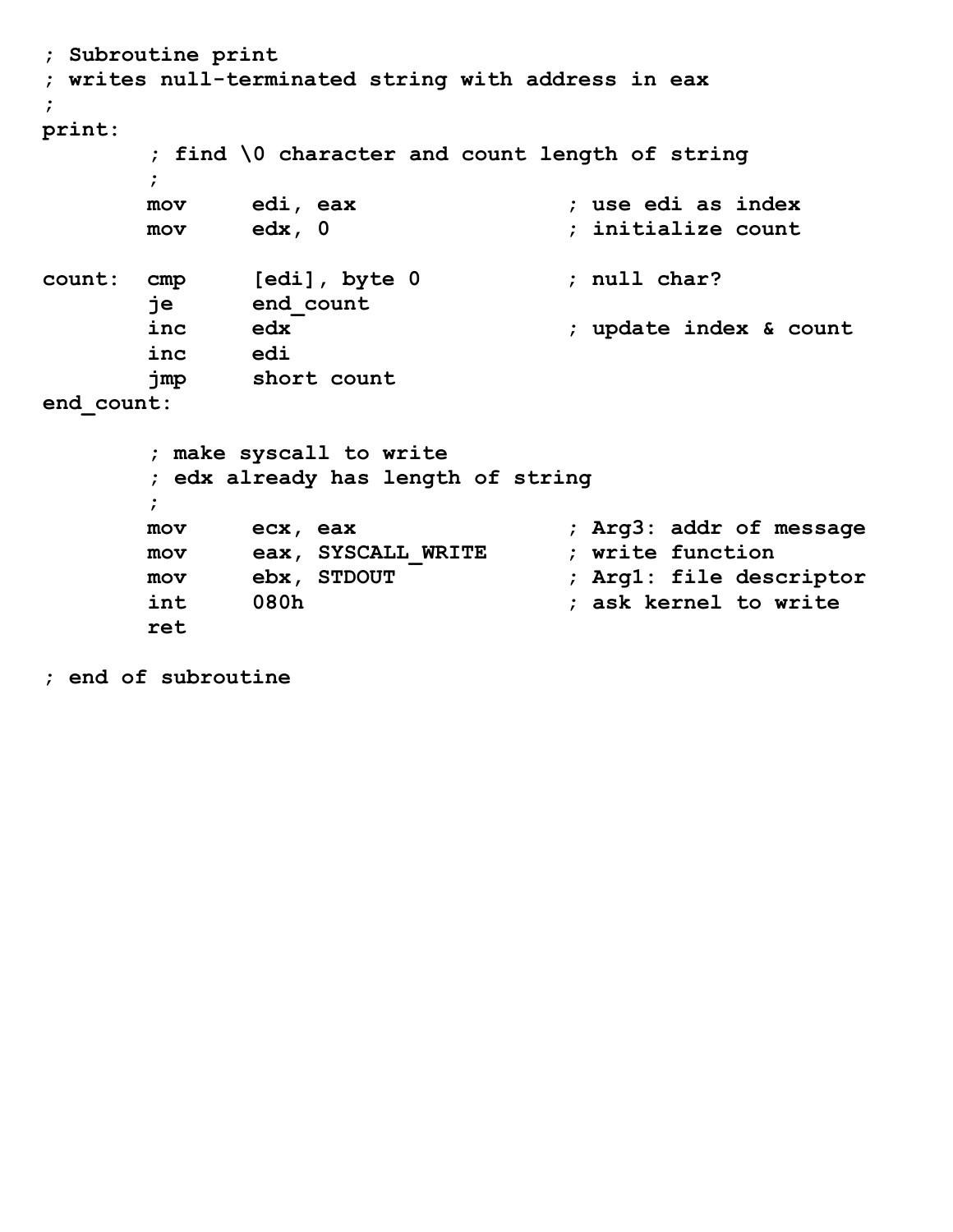**linux3% gdb a.out GNU gdb 19991004 Copyright 1998 Free Software Foundation, Inc. (gdb) disas \*pstart Dump of assembler code for function pstart: 0x8048081 <pstart>: mov %eax,0x80490c0 0x8048086 <pstart+5>: call 0x80480a1 <print> 0x804808b <pstart+10>: mov %eax,0x80490cd 0x8048090 <pstart+15>: call 0x80480a1 <print> 0x8048095 <pexit>: mov %eax,0x1 0x804809a <pexit+5>: mov %ebx,0x0 0x804809f <pexit+10>: int 0x80 End of assembler dump. (gdb) break \*pstart Breakpoint 1 at 0x8048081 (gdb) break \*print Breakpoint 2 at 0x80480a1 (gdb) run Starting program: /afs/umbc.edu/users/c/h/chang/home/asm/sub/a.out Breakpoint 1, 0x8048081 in pstart () (gdb) print/x \$esp \$1 = 0x7ffffb90 (gdb) cont Continuing. Breakpoint 2, 0x80480a1 in print () (gdb) print/x \$esp \$2 = 0x7ffffb8c (gdb) x/1wx \$esp 0x7ffffb8c: 0x0804808b**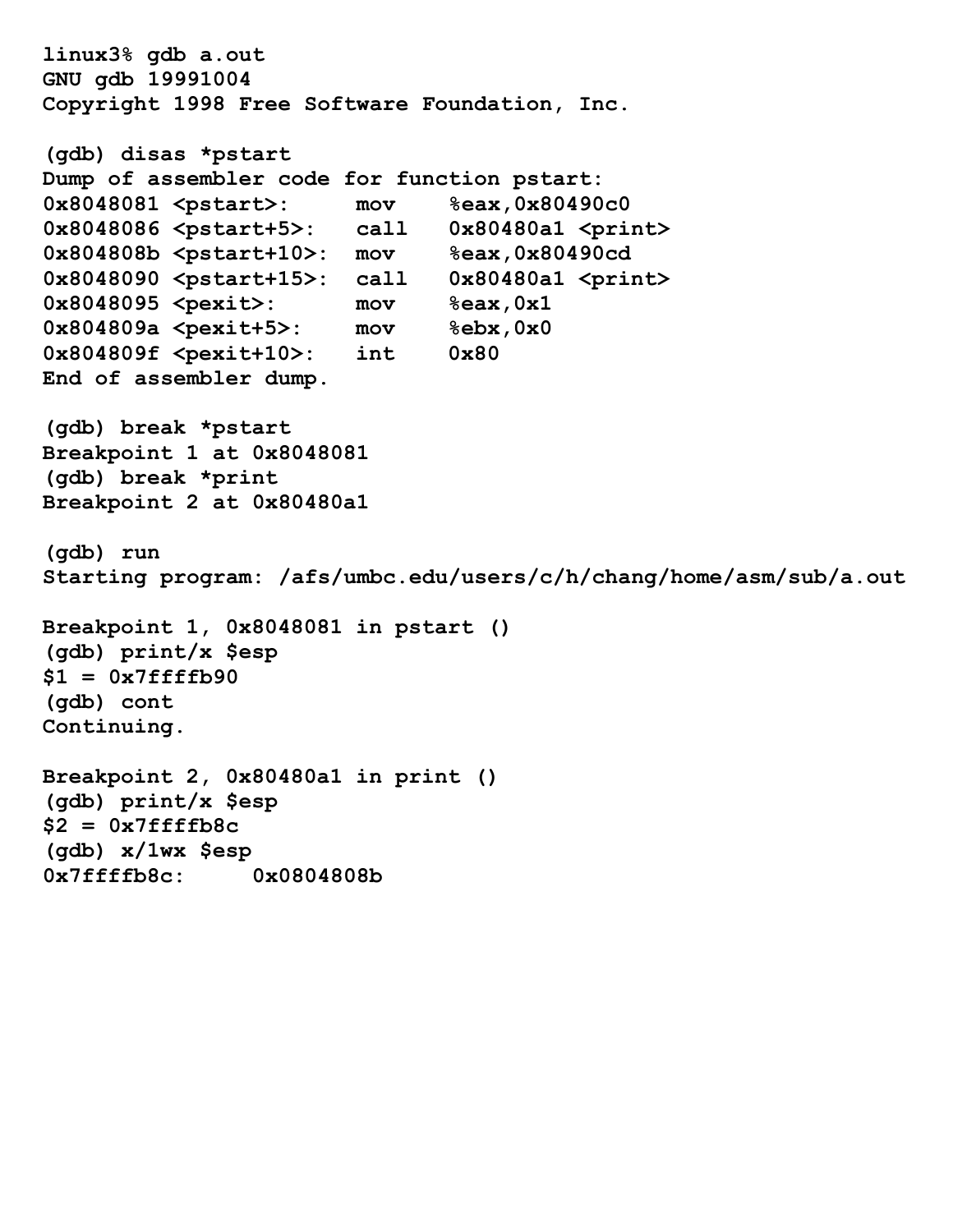```
(gdb) cont
Continuing.
Hello World
Breakpoint 2, 0x80480a1 in print ()
(gdb) print/x $eax
$3 = 0x80490cd
(gdb) x/20cb &msg2
                        0x80490cd <msg2>: 71 'G' 111 'o' 111 'o' 100 'd' 45 '-' 98 
'b' 121 'y' 101 'e'
0x80490d5 <msg2+8>: 44 ',' 32 ' ' 98 'b' 108 'l' 117 'u' 101 
'e' 32 ' ' 115 's'
0x80490dd <msg2+16>: 107 'k' 121 'y' 10 '\n' 0 '\000'
(gdb) x/1wx $esp
0x7ffffb8c: 0x08048095
(gdb) cont
Continuing.
Good-bye, blue sky
Program exited normally.
(gdb) quit
linux3% exit
```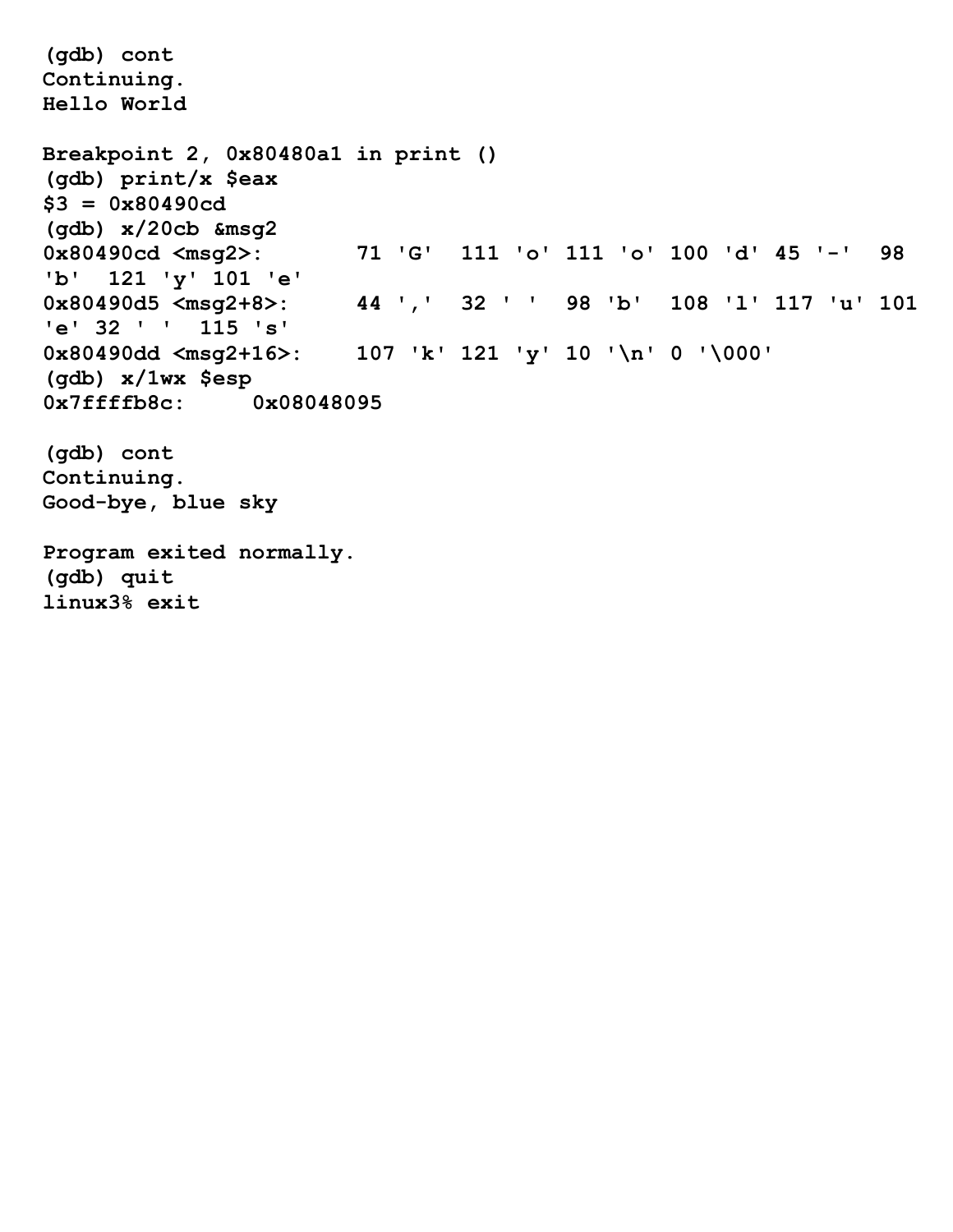**; File: recursive.asm ; ; example of subroutines in assembly language. %define STDOUT 1 %define SYSCALL\_EXIT 1 %define SYSCALL\_WRITE 4 SECTION .data ; initialized data section msg1: db "Hello World", 10, 0 ; C-style \0 terminated string msg2: db 10, "Good-bye, blue sky", 10, 0** char: db 0, 0  $\qquad \qquad$  ; single char followed by \0 SECTION .text  $\qquad \qquad ;$  Code section.  **global \_start ; let loader see entry point \_start: nop ; Entry point.** pstart:  $\qquad \qquad ; \text{ address for qdb}$  **mov eax, msg1 ; print first string call print mov al, '5' call recurse mov eax, msg2 ; print second string call print ; final exit**  $\mathbf{r}$   $\mathbf{r}$   $\mathbf{r}$   $\mathbf{r}$   $\mathbf{r}$   $\mathbf{r}$   $\mathbf{r}$   $\mathbf{r}$   $\mathbf{r}$   $\mathbf{r}$   $\mathbf{r}$   $\mathbf{r}$   $\mathbf{r}$   $\mathbf{r}$   $\mathbf{r}$   $\mathbf{r}$   $\mathbf{r}$   $\mathbf{r}$   $\mathbf{r}$   $\mathbf{r}$   $\mathbf{r}$   $\mathbf{r}$   $\mathbf{r}$   $\mathbf{r}$   $\mathbf{$ **pexit: mov eax, SYSCALL\_EXIT ; exit function** mov ebx, 0  $;$  exit code, 0=normal  **int 080h ; ask kernel to take over**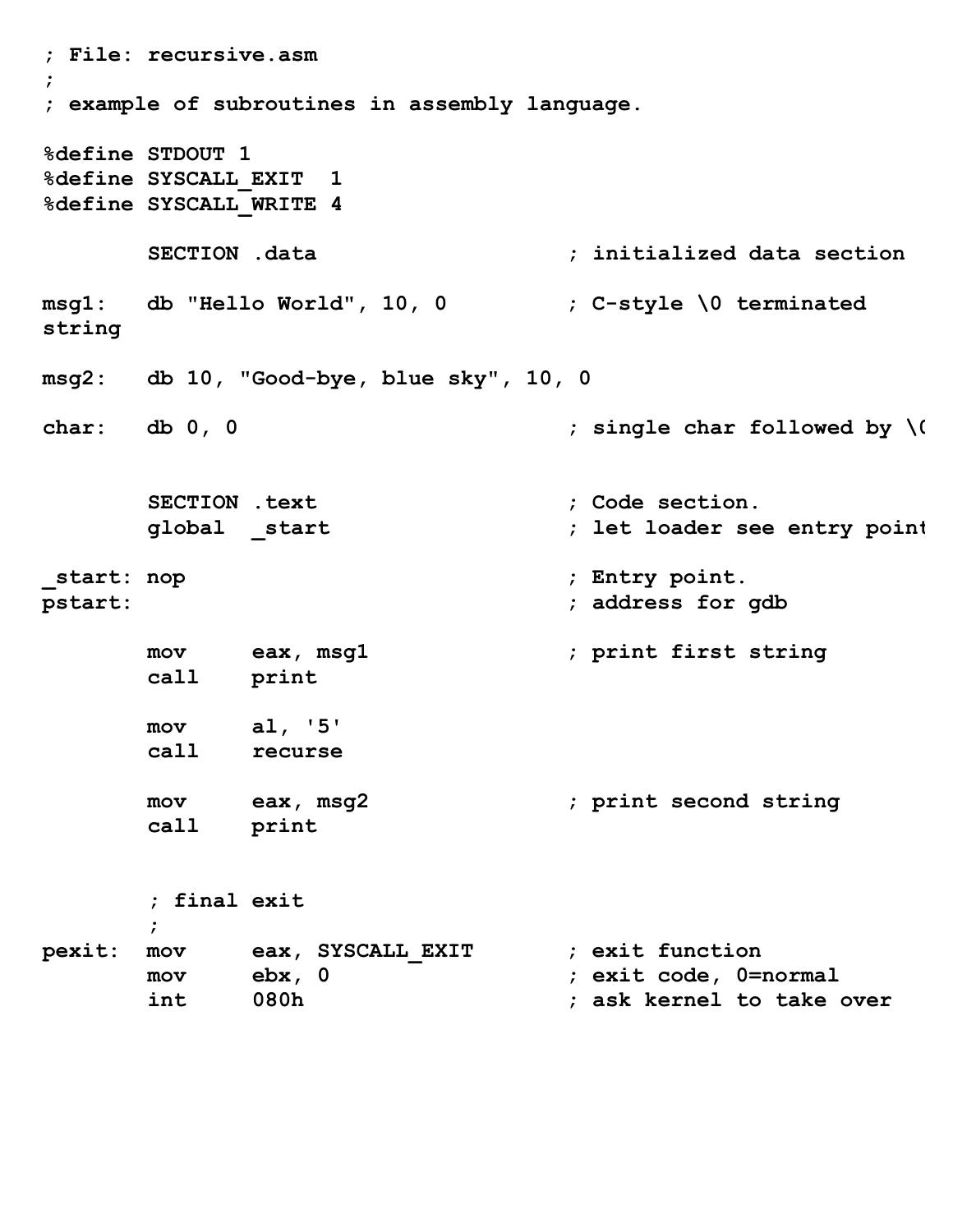```
; A recursive subroutine
; counts down to '0'
; parameter stored in register al
recurse:
          cmp al, '0' ; don't go below '0'
          jae rcont 
          ret ; go back 
rcont: push ax ; save al 
          dec al ; param for recursive call
          call recurse ; recursively count down
         pop ax ; restore count
         mov [char], al \qquad; prepare string for printing<br>mov eax, char ; param for print subrout.
          mov eax, char ; param for print subrout.
          call print
          ret
; Subroutine print
; writes null-terminated string with address in eax
;
print:
           ; find \0 character and count length of string
\mathbf{r} \mathbf{r} \mathbf{r} \mathbf{r} \mathbf{r} \mathbf{r} \mathbf{r} \mathbf{r} \mathbf{r} \mathbf{r} \mathbf{r} \mathbf{r} \mathbf{r} \mathbf{r} \mathbf{r} \mathbf{r} \mathbf{r} \mathbf{r} \mathbf{r} \mathbf{r} \mathbf{r} \mathbf{r} \mathbf{r} \mathbf{r} \mathbf{ mov edi, eax ; use edi as index
         mov edx, 0 ; initialize count
count: cmp [edi], byte 0 ; null char?
          je end_count
          inc edx ; update index & count
          inc edi
           jmp short count
end_count:
           ; make syscall to write
           ; edx already has length of string
\mathbf{r} \mathbf{r} \mathbf{r} \mathbf{r} \mathbf{r} \mathbf{r} \mathbf{r} \mathbf{r} \mathbf{r} \mathbf{r} \mathbf{r} \mathbf{r} \mathbf{r} \mathbf{r} \mathbf{r} \mathbf{r} \mathbf{r} \mathbf{r} \mathbf{r} \mathbf{r} \mathbf{r} \mathbf{r} \mathbf{r} \mathbf{r} \mathbf{ mov ecx, eax ; Arg3: addr of message
          mov eax, SYSCALL_WRITE ; write function
          mov ebx, STDOUT ; Arg1: file descriptor
          int 080h ; ask kernel to write
          ret 
; end of subroutine
linux3% nasm -f elf recurse.asm
```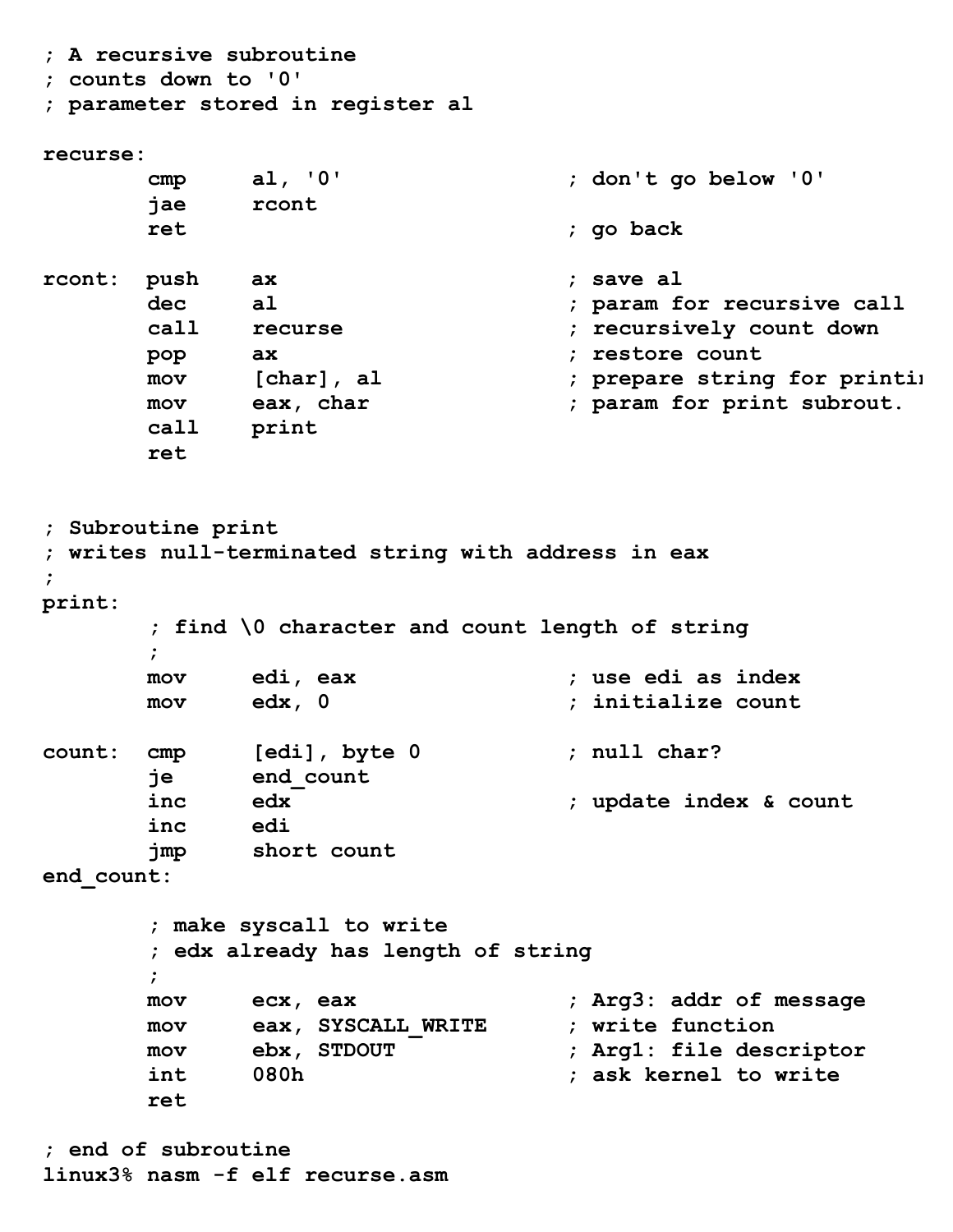**linux3% nasm -f elf recurse.asm linux3% ld recurse.o linux3% linux3% a.out Hello World 012345 Good-bye, blue sky linux3%**